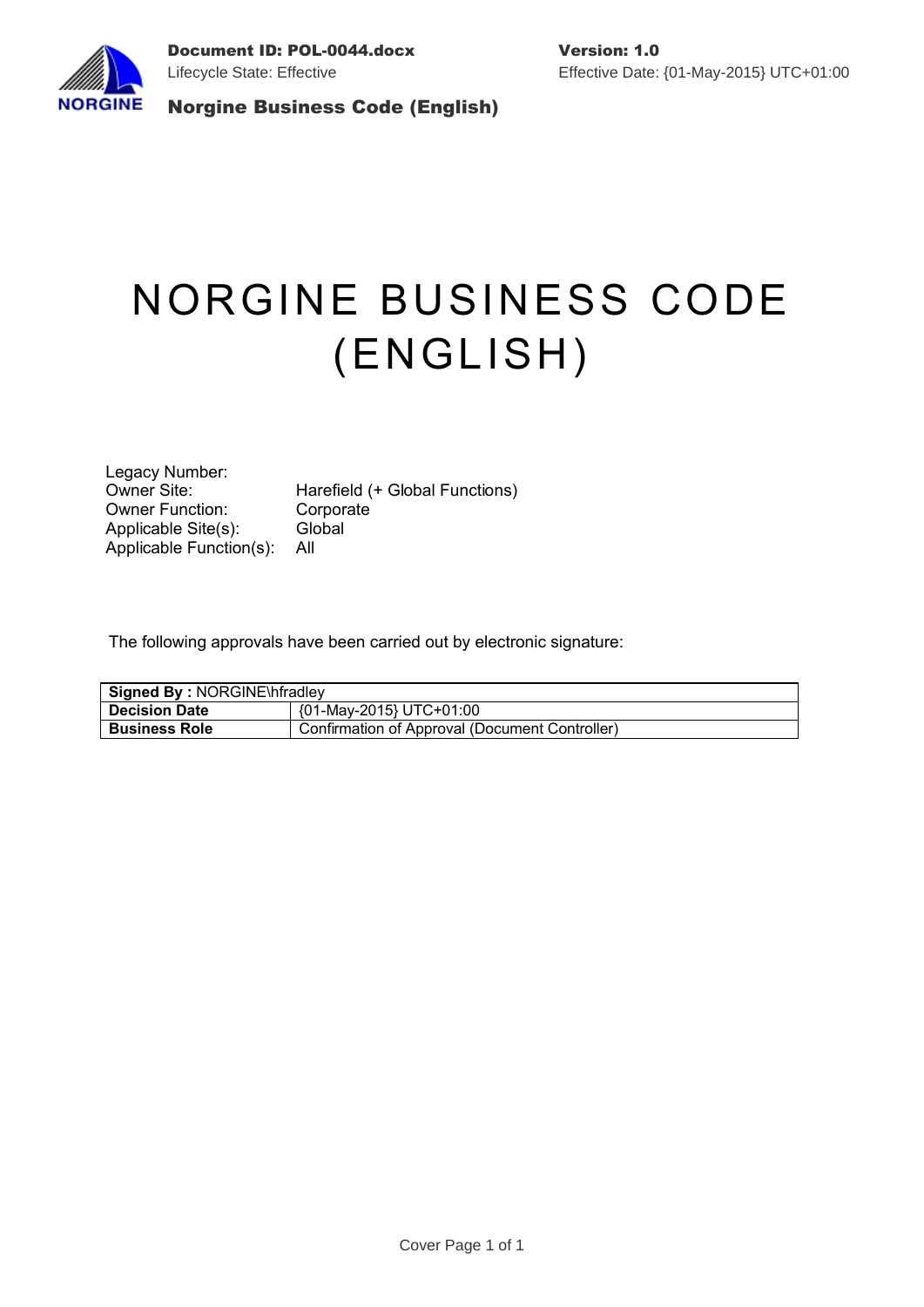

# **WELCOME TO THE NORGINE BUSINESS CODE**

# **Introduction of Norgine's CEO Peter Stein**

In this updated version of the Norgine Code, I am pleased to reaffirm Norgine's commitment to ethical conduct and transparency, to ensuring the quality and efficacy of its products and to promoting and managing all employees and third parties who act for or on behalf of Norgine. The Norgine Code establishes the framework for achieving Norgine's vision to deliver innovative medicines for the benefit of patients, employees and other stakeholders. As we endeavour to achieve our vision, we must do so through the application of consistently high standards of ethical conduct.

From its inception, the Norgine Code was established based on a broad consultation process across the Norgine Group and a comprehensive consideration of all the activities of the Company. In this revised version, the core principles of **One Norgine**, **Innovation**  and **Trustworthiness** underpin all of our activities, which together with our focus upon **continuous improvements in quality** are fundamental to achieving our vision. The Norgine Code will continue to evolve, bit it will always embody best practice in the industry and the distinctive characteristics of Norgine's employees and partners.

All Norgine Personnel world-wide are required to certify that they have read and understood the Norgine Code and that they agree to comply with the Norgine Code in all aspects applicable to their role within Norgine. This certification may be delivered electronically or by hard copy.

The Norgine Code and related materials can be found on GENIE within eGSOP and on Norgine site notice boards. Please regularly visit these sites and familiarise yourself with your rights and responsibilities. **Speak up** through any of the mechanisms identified in Sections [3.2](#page-10-0) and Section [3.3](#page-11-0) of the Norgine Code if you have questions, concerns or suggestions.

The Norgine Code and related policies require the commitment of all Norgine Personnel. It is the **One Norgine** approach and, quite simply, it is the right thing to do. Thank you for your continued support.

Peter Stein Chief Executive Officer **NORGINE**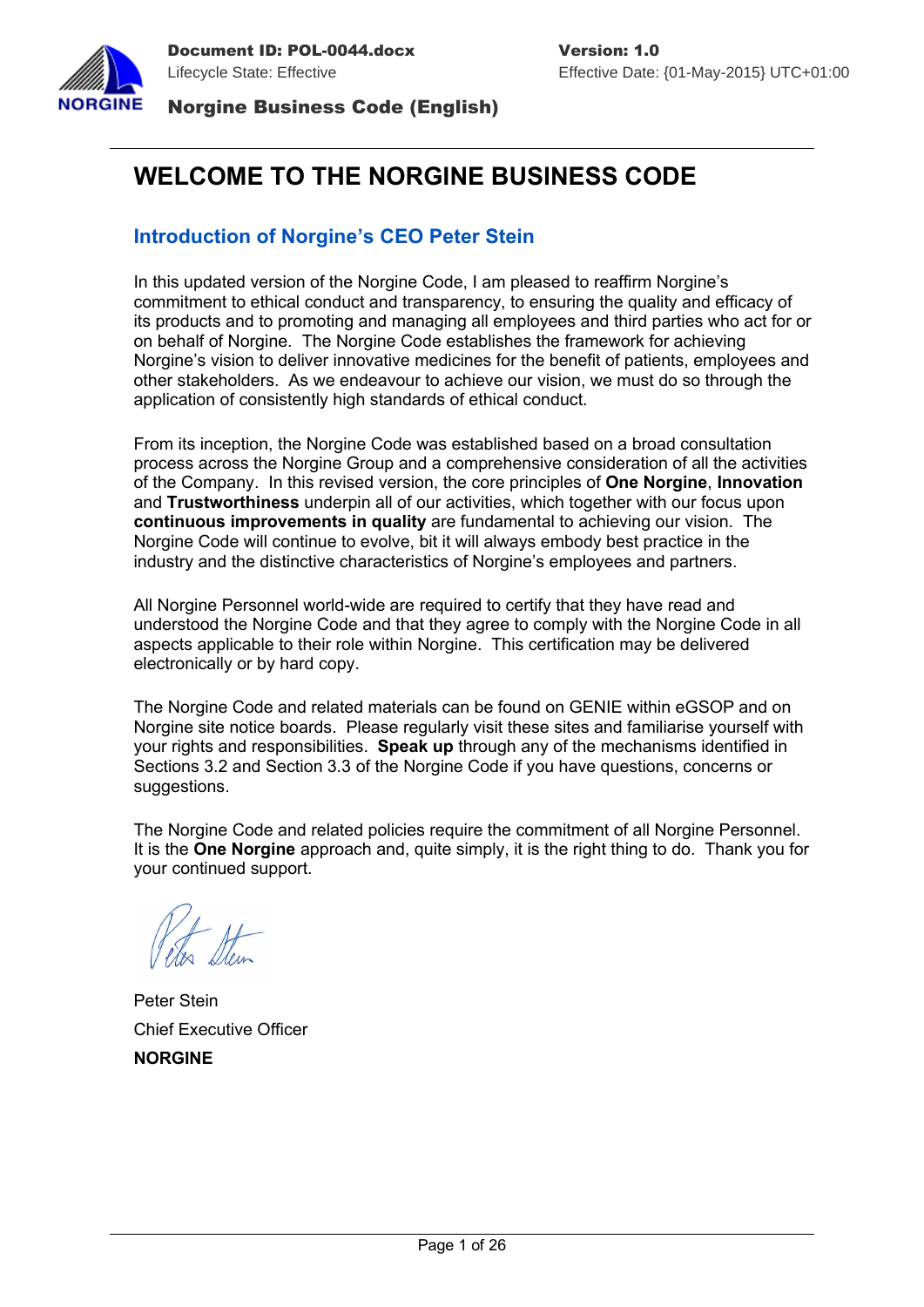

# **NORGINE BUSINESS CODE SUMMARY**

# **Why a Norgine Business Code of Conduct?**

- The Norgine Code sets out our standards, and the standards which we require from all our partners
- It reflects the core principles of **One Norgine**, **Innovation** and **Trustworthiness** that underpin all of our activities, which together with our focus on **continuous improvements in quality** are fundamental to achieving Norgine's vision
- It establishes the framework for achieving Norgine's vision to deliver innovative medicines for the benefit of patients, employees and other stakeholders
- It's Norgine's commitment to ethical conduct and transparency in its activities
- To ensure the continued quality, safety and efficacy of all our products
- To maintain great relationships with employees, patients, hospitals, healthcare professionals, competitors and government agencies
- To be compliant with the law this is the responsibility of everyone, every employee, at every level
- It is simply, the "Right Thing To Do"

# **What does it mean to me as an employee?**

- **All** Norgine Personnel are subject to the Code. It must be followed by all Norgine personnel and those acting on our behalf or doing business with Norgine
- Compliance with the Norgine Code is mandatory
- Norgine Personnel must raise any concerns about possible unethical, illegal or inappropriate behaviour - all reports will be handled appropriately and sensitively
- As an employee of Norgine, you are party to confidential information regarding products, developments, company performance. You should not in any way discuss this information externally
- Norgine Personnel should interact at all times with each other and all other stakeholders in a courteous, respectful and professional manner
- Instances of harassment or discrimination will not be tolerated and should be reported to allow prompt investigation
- The Code is not designed to replace more detailed policies and SOPs
- You have a responsibility and obligation to speak up if you believe someone working for Norgine is not acting in a manner consistent with the Code
- The Code does not address every eventuality. If you are unsure about the appropriate behaviour, consider first the following questions:
	- $\circ$  Is the contemplated behaviour in compliance with applicable laws, regulations and / or codes of practice?
	- o Is there a relevant Norgine SOP that addresses the issue?
	- $\circ$  Is the behaviour consistent with the Norgine Code and its core values? What alternative is in the best interests of Norgine?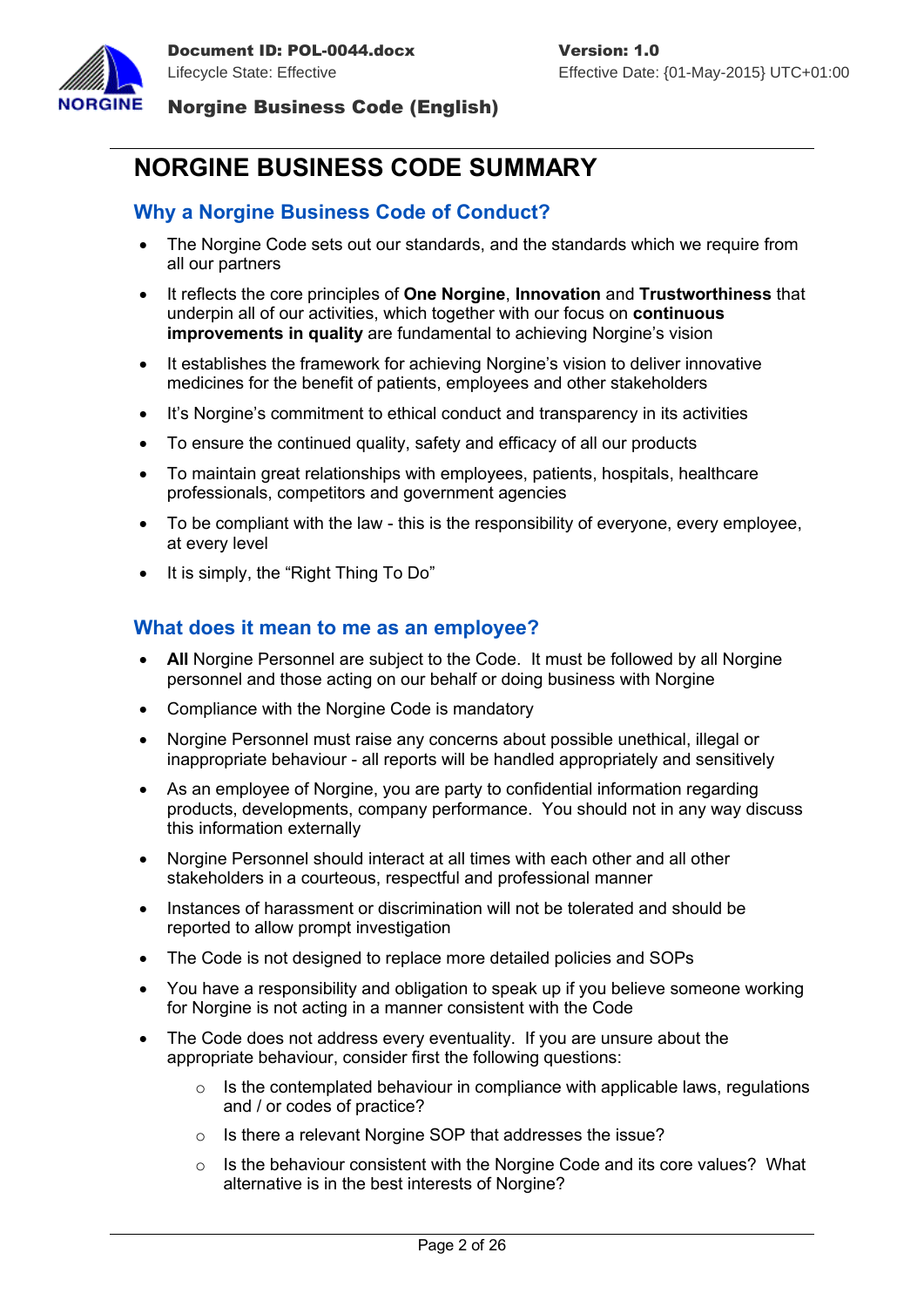

- $\circ$  Could the behaviour adversely impact Norgine's reputation if publicly known?
- o How would you feel if the behaviour was known to your Line Manager / the Executive Team / Norgine stakeholders / the public?
- o Remember at all times you are representing Norgine

# **What if I have questions or need help and advice?**

There are mechanisms in place whereby personnel can seek clarification, request advice or raise concerns and Norgine encourages all personnel to use them:

- Your Line Manager
- Local Human Resource Department

# **Or if you are uncomfortable using the above channels there is a:**

- Telephone Hotline: +44 (0)1895 810 038
- E-mail assistance address: **[nbc@norgine.com](mailto:nbc@norgine.com)**
- Postal address:

**Norgine** Norgine House Widewater Place Moorhall Road Harefield UB9 6NS United Kingdom (Attention: VP, Human Resources)

**In addition, any suspected or actual financial fraud or wrongdoing must be immediately reported to your local Finance representative or, if anonymity is desired, the reporter can communicate via the telephone hotline listed above.**

#### **What do I have to do next?**

- Familiarise yourself with the Norgine Business Code
- Read and sign TP-0658 *Norgine Business Code Responsibility Statement*, if you have not already done so, to acknowledge that you understand the requirements and agree to abide by the Norgine Business Code in all aspects applicable to your current role and responsibility within Norgine and future job responsibilities within Norgine.

# **I want to know more, where can I get additional information?**

The "full" Norgine Business Code is available in the following pages of this document.

Hard copies of the Code can be printed from eGSOP and in addition, your Line Manager can provide more information if required.

# **If in doubt, speak up!**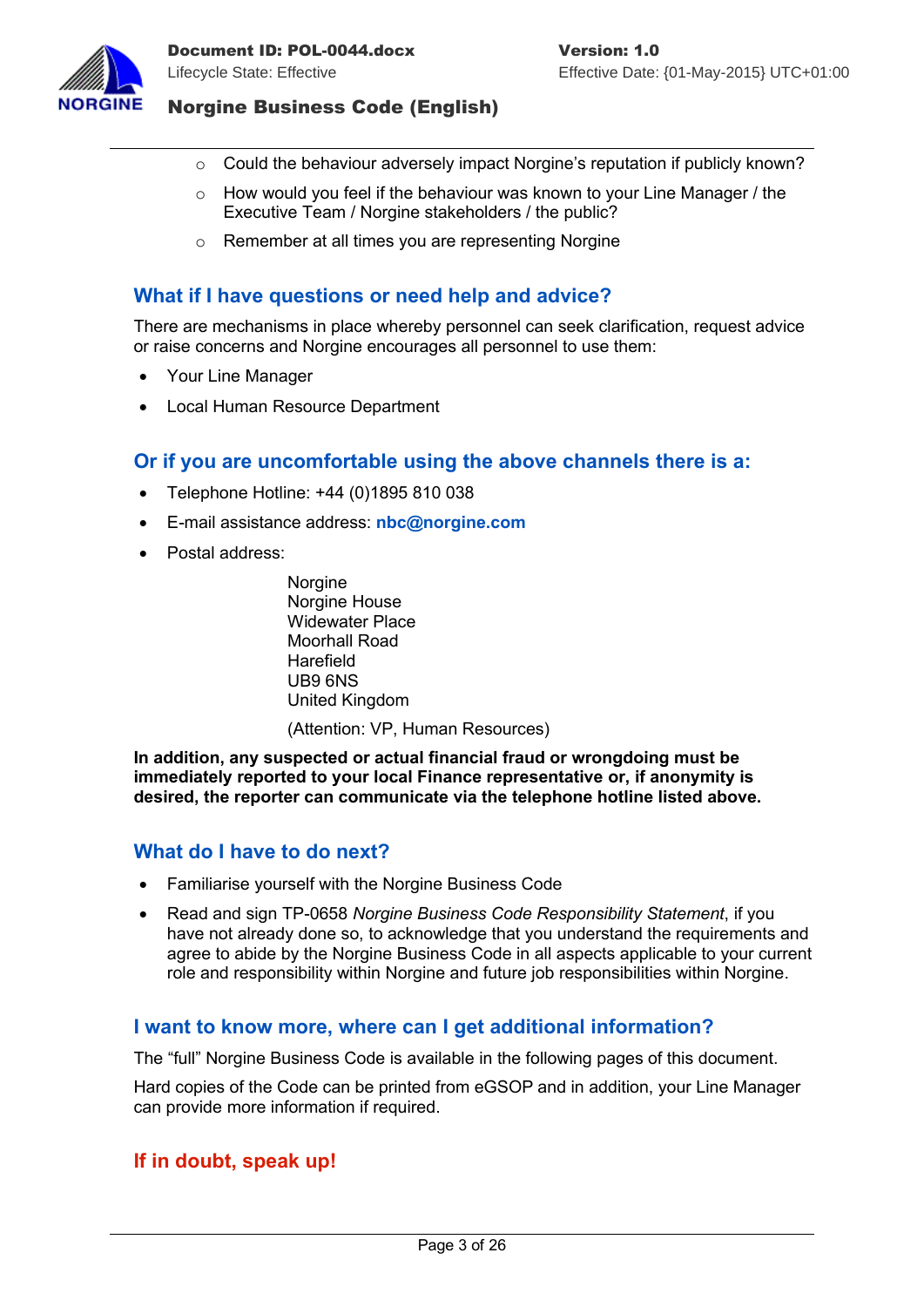

# **NORGINE BUSINESS CODE**

**Issued by Norgine B.V. Hogehilweg 7 1001CA Amsterdam ZO The Netherlands**

**Approved by the Norgine B.V. Board of Directors on 22 January 2015[1](#page-4-0)**

<span id="page-4-0"></span><sup>1</sup> *The Norgine Code is also available in Dutch, French, German, Spanish, Italian, Portuguese and Arabic.*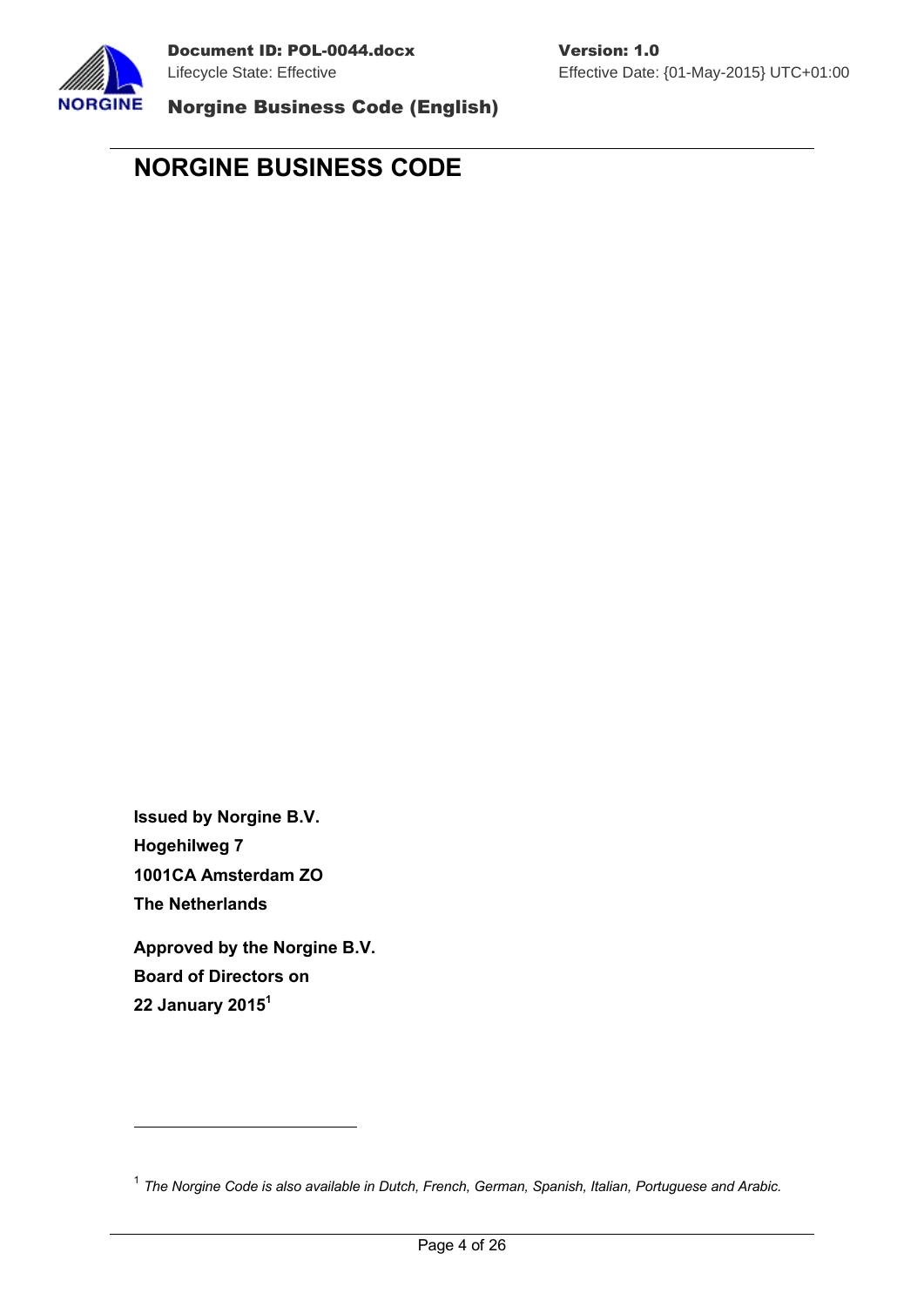



### **Table of Contents**

| $\mathbf 1$ .  |                                                                       |                                                                 |  |  |  |
|----------------|-----------------------------------------------------------------------|-----------------------------------------------------------------|--|--|--|
| 2.             |                                                                       |                                                                 |  |  |  |
| 3.             |                                                                       |                                                                 |  |  |  |
|                | 3.1                                                                   |                                                                 |  |  |  |
|                | 3.2                                                                   |                                                                 |  |  |  |
|                | 3.3                                                                   |                                                                 |  |  |  |
|                | 3.4                                                                   |                                                                 |  |  |  |
| 4.             |                                                                       |                                                                 |  |  |  |
|                | 4.1                                                                   |                                                                 |  |  |  |
|                | 4.2                                                                   |                                                                 |  |  |  |
|                | 4.3                                                                   |                                                                 |  |  |  |
| 5.             |                                                                       |                                                                 |  |  |  |
|                | 5.1                                                                   |                                                                 |  |  |  |
|                | 5.2                                                                   |                                                                 |  |  |  |
| 6.             | Execution and approval / Legal authority and management authority  14 |                                                                 |  |  |  |
|                | 6.1                                                                   |                                                                 |  |  |  |
|                | 6.2                                                                   |                                                                 |  |  |  |
| 7 <sub>1</sub> |                                                                       |                                                                 |  |  |  |
|                | 7.1                                                                   |                                                                 |  |  |  |
|                | 7.2                                                                   |                                                                 |  |  |  |
|                | 7.3                                                                   |                                                                 |  |  |  |
|                | 7.4                                                                   |                                                                 |  |  |  |
|                | 7.5                                                                   |                                                                 |  |  |  |
| 8.             |                                                                       |                                                                 |  |  |  |
|                | 8.1                                                                   |                                                                 |  |  |  |
|                | 8.2                                                                   |                                                                 |  |  |  |
|                | 8.3                                                                   |                                                                 |  |  |  |
|                | 8.4                                                                   |                                                                 |  |  |  |
|                | 8.5                                                                   |                                                                 |  |  |  |
|                | 8.6                                                                   |                                                                 |  |  |  |
| 9.             |                                                                       |                                                                 |  |  |  |
|                | 9.1                                                                   |                                                                 |  |  |  |
|                | 9.2                                                                   | Patient Groups, Payers, Healthcare Professionals and Healthcare |  |  |  |
|                | 9.3                                                                   |                                                                 |  |  |  |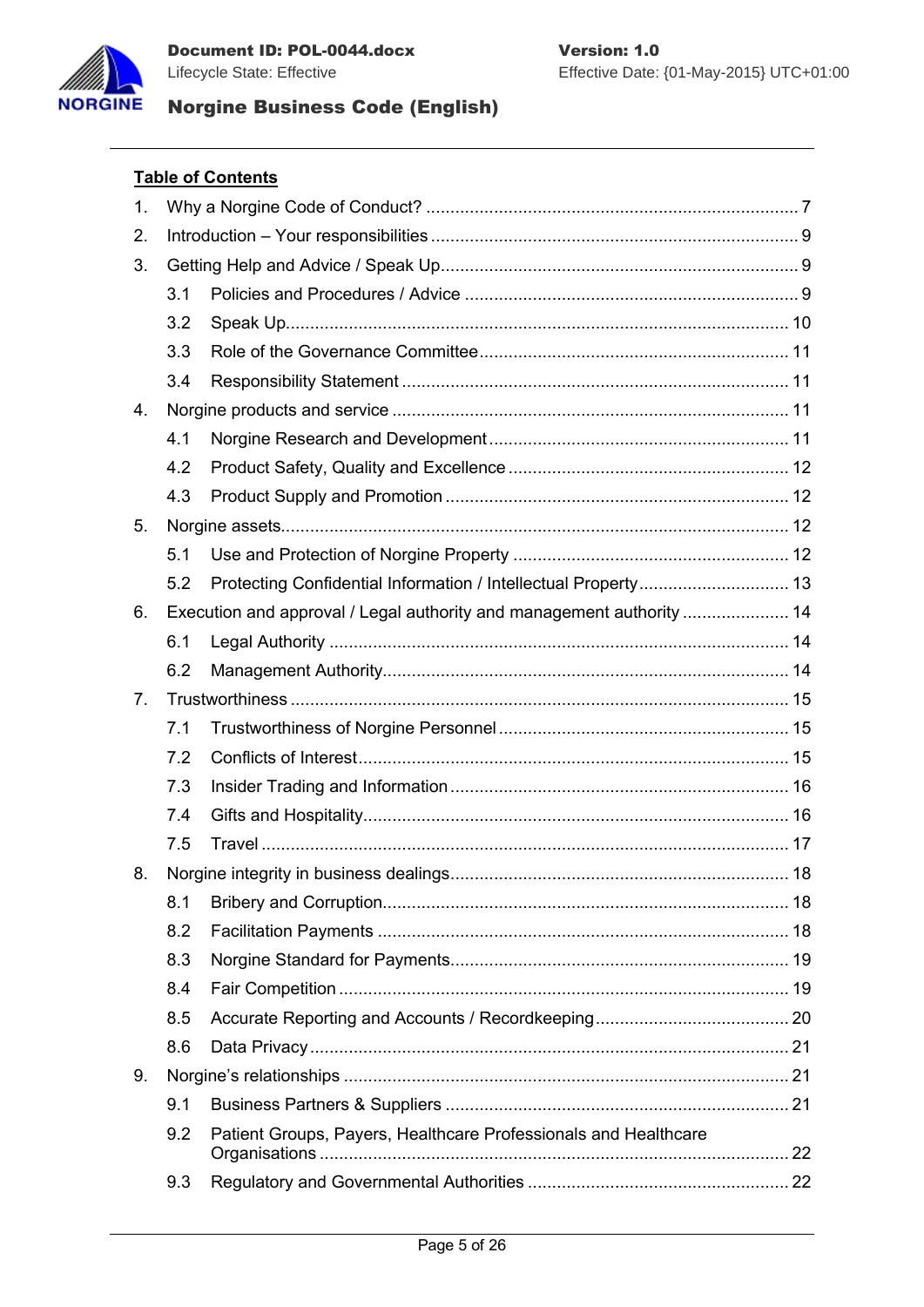



|  |  | 9.5 Public Policy and Political Activities - Charitable Contributions  23 |  |
|--|--|---------------------------------------------------------------------------|--|
|  |  |                                                                           |  |
|  |  |                                                                           |  |
|  |  |                                                                           |  |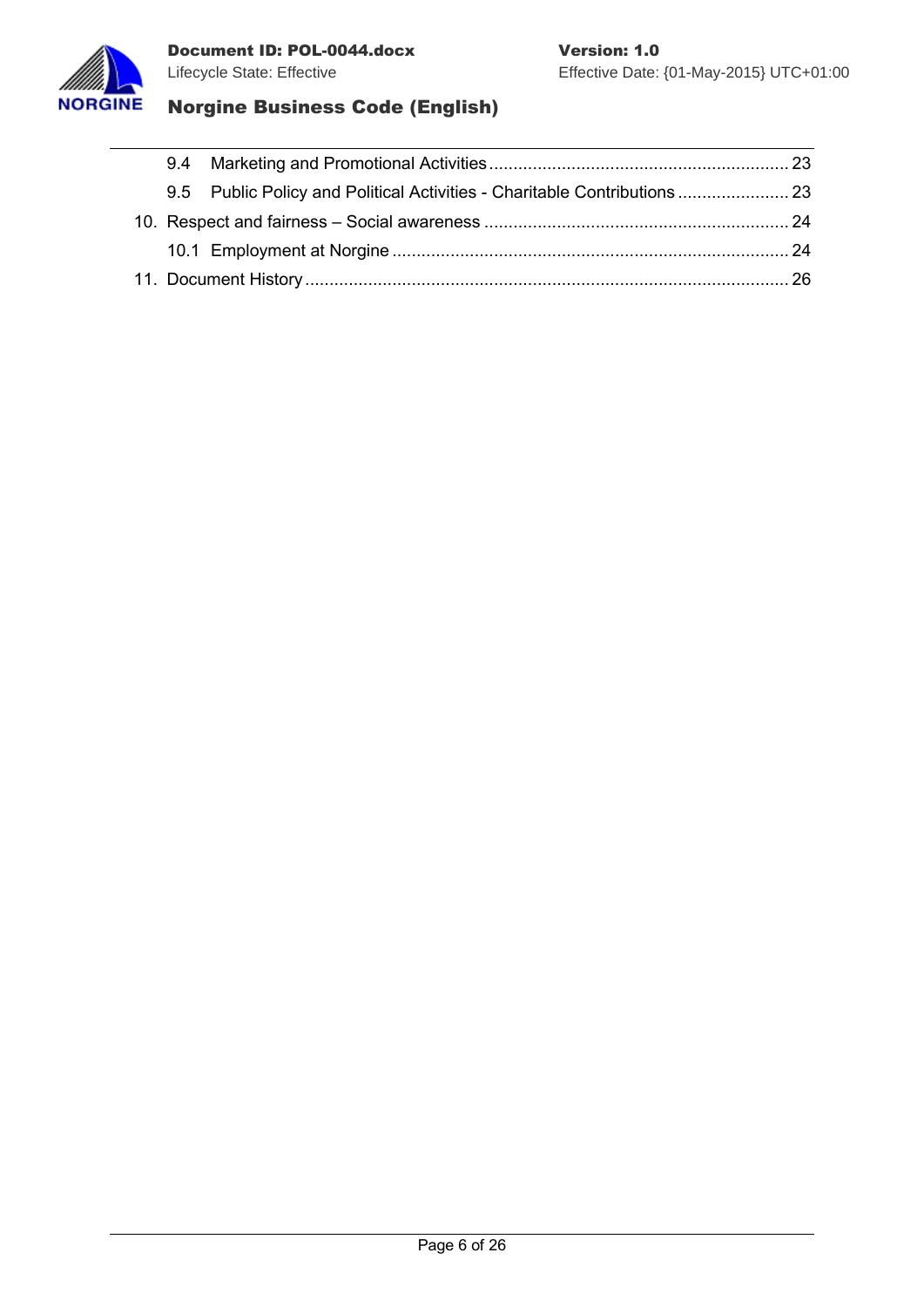

# <span id="page-7-0"></span>**1. WHY A NORGINE CODE OF CONDUCT?**

Norgine reaffirms its commitment to ethical conduct and transparency, to ensuring the quality and efficacy of its products and to promoting and managing all employees and third parties who act for or on behalf of Norgine. Norgine, and this commitment, have existed for over 100 years. In practice, this translates into delivering on our responsibilities in our business activities and in our relationships with employees, patients, healthcare professionals, healthcare organisations, payers, hospitals, business partners, competitors, governments, the public and all those with whom we interact on a daily basis.

The Norgine Code continues to express our pledge to ensure that the Norgine Group is compliant with the letter and spirit of all laws and regulations governing its operations. The Norgine Code is applicable to the entire Norgine Group covering all its activities throughout the world. Compliance and acting in accordance with ethical principles is the responsibility of **everyone**, every employee at every level, every contractor and every contract sales representative, in all countries. It is the **One Norgine** approach, and it is good governance.

Norgine takes seriously its responsibilities to its stakeholders and the Norgine Code establishes the expected standards of performance. Failure to uphold these standards exposes Norgine to serious consequences including without limitation:

- criminal sanctions:
- significant fines of a civil and criminal nature;
- loss of reputation;
- termination of business relationships; and
- exclusion from contracts.

Individual employees who engage in unethical / illegal behaviour personally risk without limitation:

- fines;
- imprisonment;
- sanctions;
- Norgine disciplinary actions including termination of employment;
- loss of reputation.

Violations of the Norgine Code will **not** be tolerated.

But even more important than avoiding negative consequences, compliance with the Norgine Code is mandatory because, quite simply, it is the right thing to do. Indeed it is the best way of ensuring that Norgine continues to help improve patient care by responsibly responding to and addressing patient needs and concerns.

The Norgine Code establishes the framework for achieving Norgine's vision to deliver innovative medicines for the benefit of patients, employees and other stakeholders. Our vision encompasses three core elements:

 To be the **"Go To" European Specialist Pharma company** partner of choice by ensuring that Norgine continuously operates in all our markets at the highest standard of quality expected of the pharmaceutical industry and by ensuring that we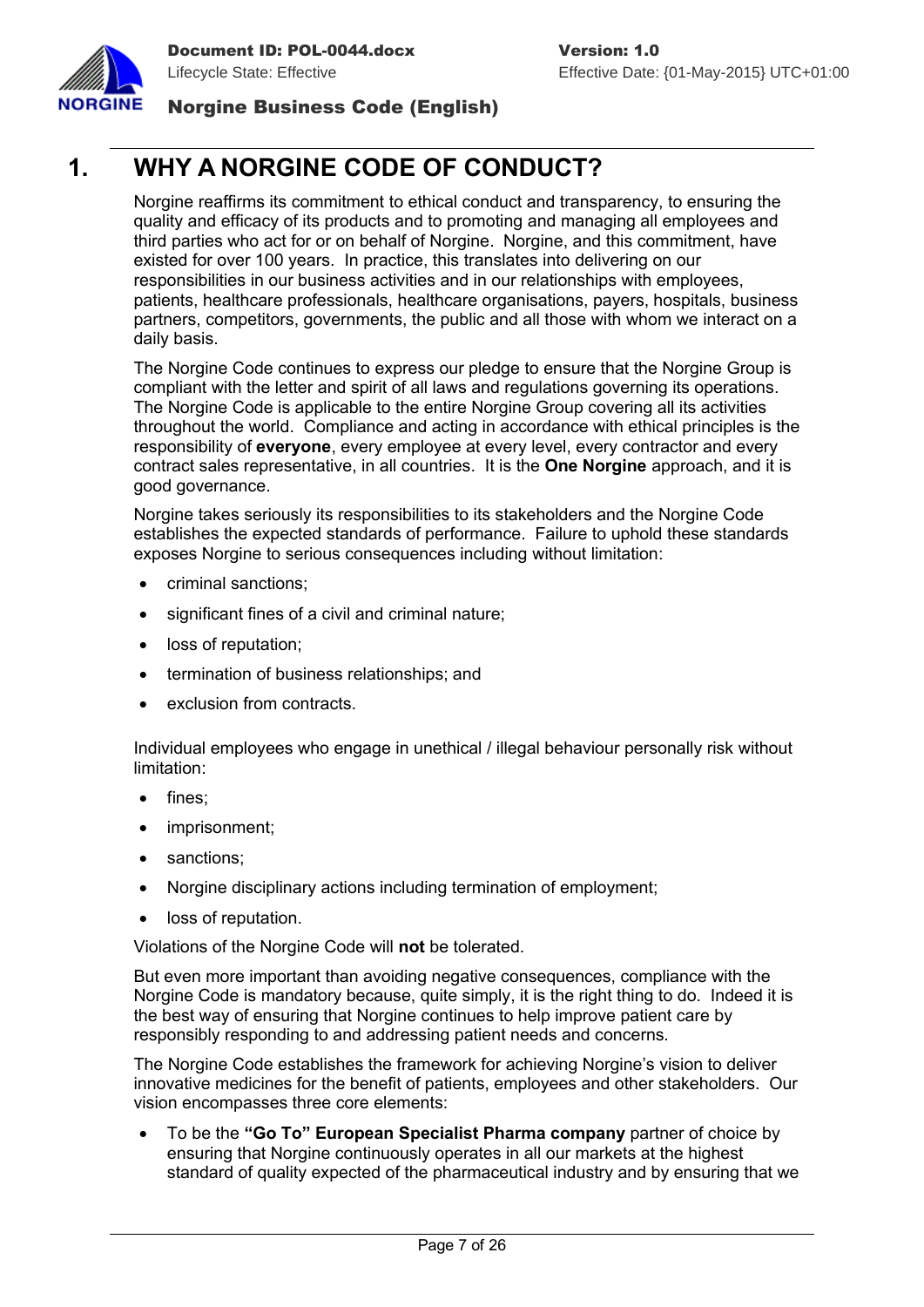

always honour our ethical obligations towards patients as well as customers, physicians, corporate partners and other stakeholders.

The Norgine Code sets out not only the standards to which we hold ourselves, but also the standards that we require from all of our partners.

- Having built a unique pharmaceutical infrastructure across Europe, Norgine must leverage this investment by continuing to build upon its pipeline of products and collaborations, licensing in and acquiring new products to help improve patient care and sustain our sales growth.
- Norgine has a pipeline of Research and Development projects, which we seek to drive forward to create innovative products which demonstrably improve people's lives, which we can sell through our European infrastructure and, where we own global rights, license out to partners in other major markets.

The Norgine Code expresses our focus on the types of innovation that we seek to develop, acquire, license in, partner or include in our R&D pipeline – namely innovation that seeks in a responsible manner to solve real unmet medical needs and to improve patient outcomes at an appropriate cost to society.

As we endeavour to achieve our vision, we must do so through the application of consistently high standards of ethical conduct.

From its inception, the Norgine Code was established based on a broad consultation process across the Norgine Group and a comprehensive consideration of all the activities of the Company. In this revised version, the core principles **One Norgine, Innovation and Trustworthiness** underpin all of our activities, which together with our focus upon **continuous improvements in quality** are fundamental to achieving our vision. The Norgine Code will continue to evolve, but it will always embody best practice in the industry and the distinctive characteristics of Norgine's employees and partners.

The Norgine Code has been recommended by the Governance Committee and formally endorsed by the Board of Directors of Norgine B.V. and all other Norgine companies within the Norgine Group.

Thank you for your support.

Peter Stein Chief Executive Officer Director, Norgine B.V.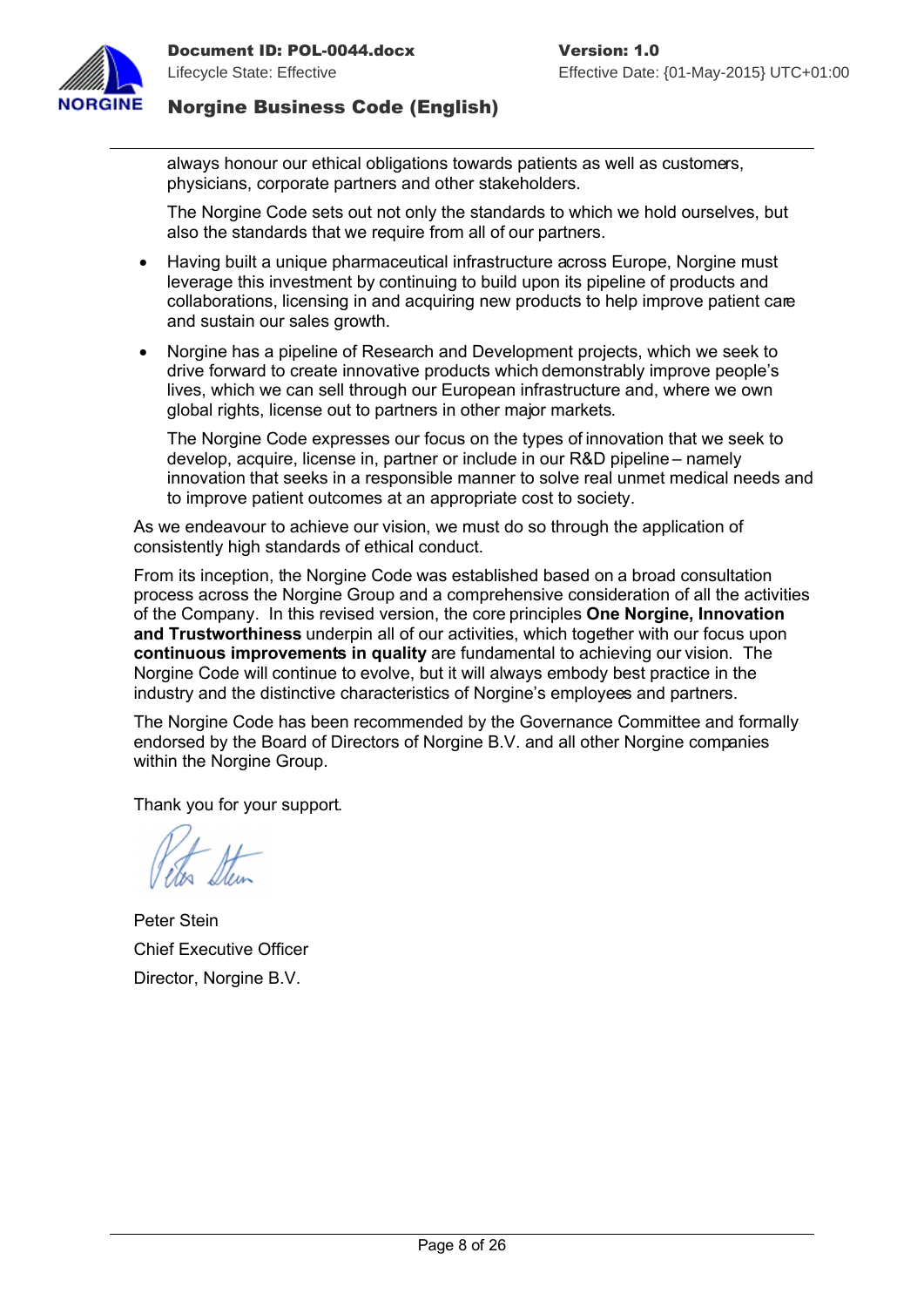



# <span id="page-9-2"></span>**2. INTRODUCTION – YOUR RESPONSIBILITIES**

The objective of the Norgine Code is to establish broad fundamental principles which outline the way Norgine conducts its business and the responsibilities of all Norgine personnel (including employees, students, interns, contract sales representatives and contractors) world-wide, within all functional areas (collectively, **"Norgine Personnel"**). **All Norgine Personnel are subject to the Norgine Code, and the values set forth herein must be followed by all Norgine Personnel and third-parties acting on behalf of, or doing business with, Norgine**.

The Norgine Code is **not** designed to replace more detailed policies and standard operating procedures (SOPs) which are in place and govern the activities of Norgine Personnel and contractual partners. The guiding principles and core values of the Norgine Code supplement the interpretation of other policies, guidelines and SOPs of Norgine, and in the event one or more policies apply to a particular activity, the more stringent standard shall prevail.

**Getting Help:** There are mechanisms set forth below which Norgine Personnel can use to seek clarification, request advice or raise concerns (**[Getting help and advice / Speak](#page-9-3)  [Up](#page-9-3)** (Section 3)). Norgine encourages all Norgine Personnel to use them. Norgine Personnel **must** promptly raise any concerns about possible unethical, illegal or inappropriate conduct. All such reports will be promptly investigated and handled appropriately and sensitively. All good faith reporters will be protected to the fullest extent, preserving their anonymity, if requested, to the extent possible. There will be no retaliation or penalty for such reporting.

**Norgine Line Managers:** Norgine Line Managers are responsible for communicating the Norgine Code to their staff and ensuring that their staff receive guidance, training, support and assistance with respect to best industry practice and legal compliance relevant to their duties for Norgine. In addition, Norgine Line Managers must lead by example, serving as role models for the business, exemplifying and practicing ethical behaviour and legal compliance relevant to their job responsibilities.

**Norgine Personnel:** Norgine Personnel are responsible for upholding any laws, regulations, codes of practice, policies and procedures in the conduct of Norgine business, and in particular, those that apply to their job responsibilities. This is a vital element of everyone's job objectives and a key component of the performance management of Norgine Personnel.

# <span id="page-9-3"></span><span id="page-9-1"></span>**3. GETTING HELP AND ADVICE / SPEAK UP**

# <span id="page-9-0"></span>**3.1 Policies and Procedures / Advice**

The Norgine Code does not address every eventuality. If you are unsure about the appropriate behaviour, consider first the following questions:

- Is the contemplated behaviour in compliance with applicable laws, regulations and / or codes of practice?
- Is there a relevant Norgine SOP that addresses the issue?
- Is the behaviour consistent with the Norgine Code and its core values?
- Could the behaviour adversely impact Norgine's reputation if publicly known?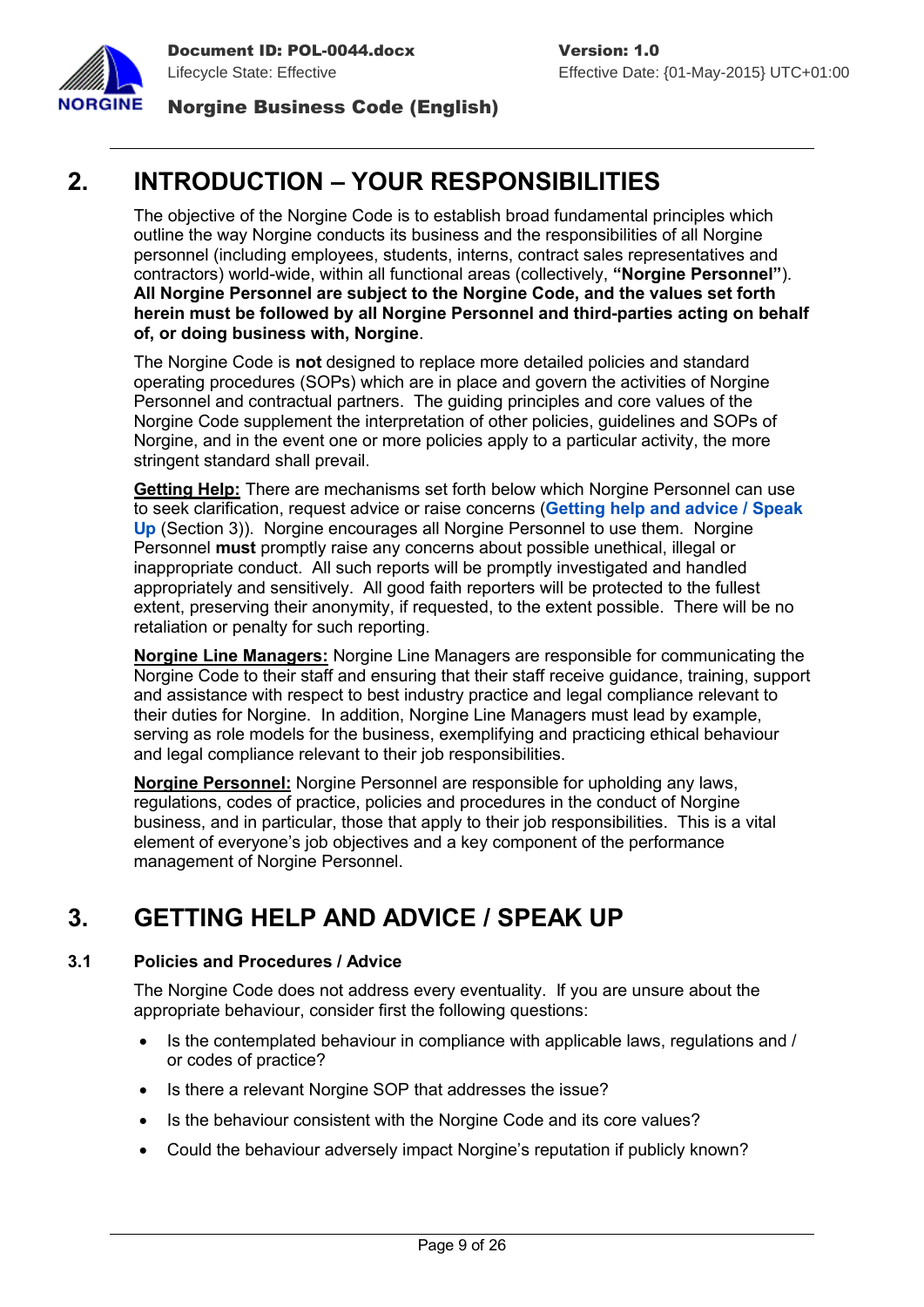

- How would you feel if the behaviour were known to your Line Manager? The Executive Team? Norgine stakeholders? The public?
- Applying good judgment and common sense, is there a preferred course of action?
- Based upon a consideration of the above questions, what action / alternative is in the best interests of Norgine?

If still in doubt, the next step is to contact your Line Manager for help and advice or your local HR representative.

#### <span id="page-10-0"></span>**3.2 Speak Up**

It is the responsibility and obligation of Norgine Personnel to speak up when they have a good faith concern that someone working for Norgine (e.g. an employee or contractor) or on behalf of Norgine (e.g. a service provider or a partner) is not acting in a manner consistent with the values of the Norgine Code. Bear in mind that concerns should be raised, if possible, before problems arise. If you do not have all the facts but have a reasonable suspicion, raise the particular concern and provide all available facts. Norgine will then investigate in the manner appropriate to the circumstances. Do not wait.

Concerns should be raised with:

- your Line Manager; or
- your local HR representative.

#### **If you are uncomfortable utilising these channels, please use any of these alternative methods:**

- telephone hotline:  $+44$  (0)1895 810 038
- email assistance address: **[nbc@norgine.com](mailto:nbc@norgine.com)**
- postal address: Norgine, Norgine House, Widewater Place, Moorhall Road, Harefield, UB9 6NS, United Kingdom, attention: VP, Human Resources

These help lines are available to supplement other reporting channels. Reports on the telephone hotline may be made anonymously.

#### **In addition, any suspected or actual financial fraud or wrongdoing must be immediately reported to your local Finance representative, or if anonymity is desired, the reporter can communicate via the telephone hotline listed above.**

The requirement for all Norgine Personnel to comply with the Norgine Code **cannot** be overemphasised. Norgine Personnel, including managers and supervisors, who ignore prohibited conduct or who have actual or a reasonable belief that improper conduct has or may occur and who fail to make further inquiries or fail to correct the conduct, will be subject to disciplinary action.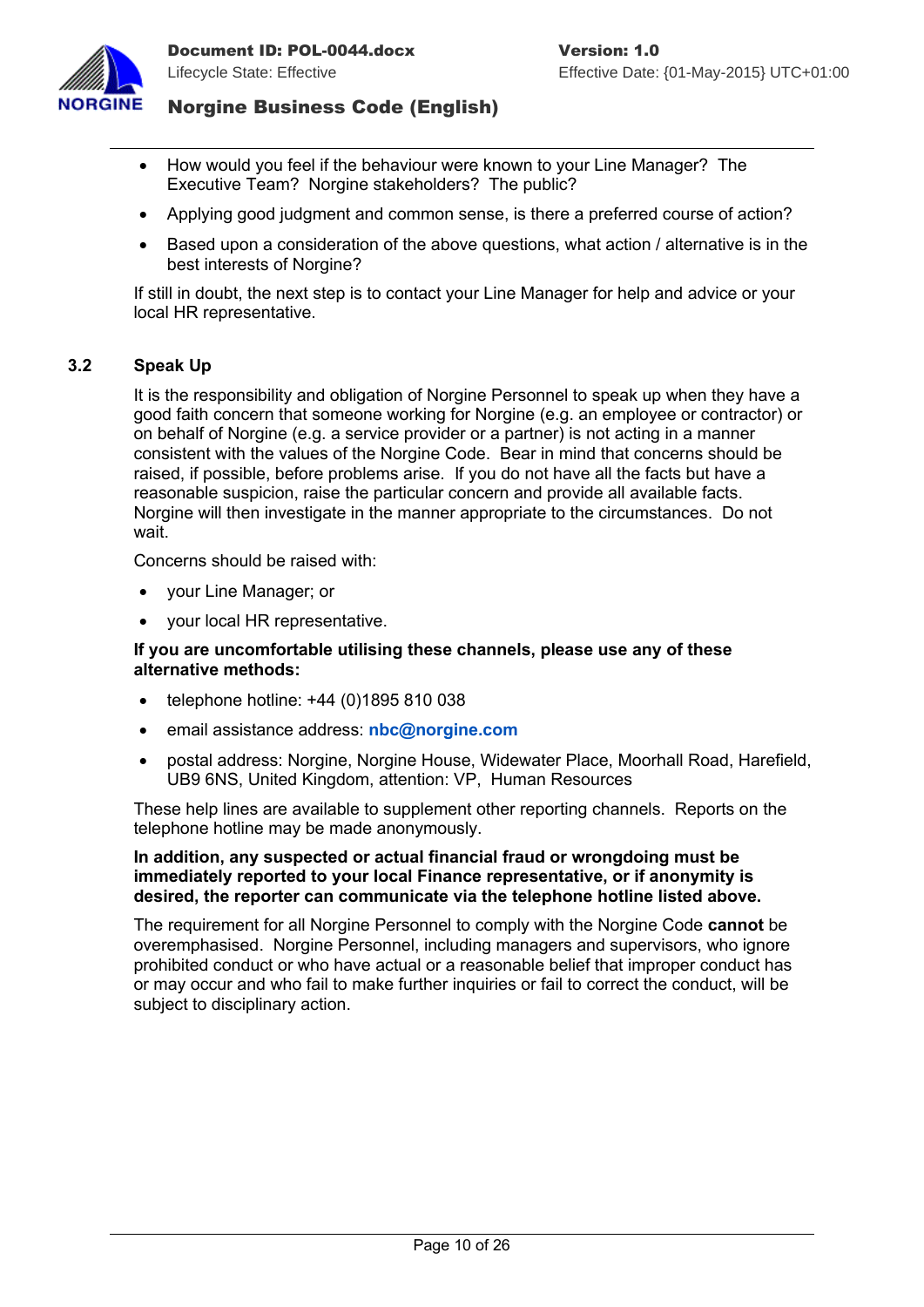

#### <span id="page-11-0"></span>**3.3 Role of the Governance Committee**

The Governance Committee is responsible for overseeing and monitoring the Norgine Code, providing guidance as appropriate. The Governance Committee reports to the Executive Team, providing the Executive Team with periodic evaluations on the status of the Norgine Code. As part of that responsibility, the Governance Committee ensures, among other things, that:

- the Boards of Directors of Norgine B.V. and all other Norgine companies within the Norgine Group regularly consider and continually endorse the Norgine Code;
- adequate policies and procedures are in place throughout the Norgine Group to support the Norgine Code;
- the policies and procedures are communicated to Norgine Personnel and appropriate training and advice is provided;
- the policies and procedures are effectively and consistently implemented throughout the Norgine Group; and
- the policies and procedures are periodically reviewed and amended as necessary or appropriate.

If after having utilised the **[Speak Up](#page-10-0)** (Section [3.2\)](#page-10-0) options set forth above further clarification is necessary as to whether a violation of the Norgine Code has occurred or if assistance is needed in relation to any other matter related to the Norgine Code, please contact any representative of the Governance Committee (membership listed on GENIE and on Norgine site notice boards), who will provide assistance and address the issue with the relevant Functional Head.

#### <span id="page-11-3"></span>**3.4 Responsibility Statement**

In the Norgine Business Code Responsibility Statement, Norgine Personnel are required to confirm that they have read and understood the requirements of the Norgine Code and that they agree to comply with the Norgine Code in all aspects applicable to such individual's current role and responsibility within Norgine and future responsibilities within Norgine. The Responsibility Statement certification can be executed and returned electronically, or by hard copy.

# <span id="page-11-2"></span>**4. NORGINE PRODUCTS AND SERVICES**

Norgine's products and services are driven by and responsive to patients, working with them and other stakeholders to better understand and address their needs. Trust is the foundation of this relationship. Norgine Personnel must **always** remember this responsibility, functioning on this basis in all activities, whether they are engaged in research and development, manufacturing and supply, commercialisation, safety, quality or otherwise.

#### <span id="page-11-1"></span>**4.1 Norgine Research and Development**

Compliance with relevant laws and regulations that govern research and development is the starting point and guiding principle. Norgine designs and conducts ethical experiments and clinical trials with responsible investigators and sites.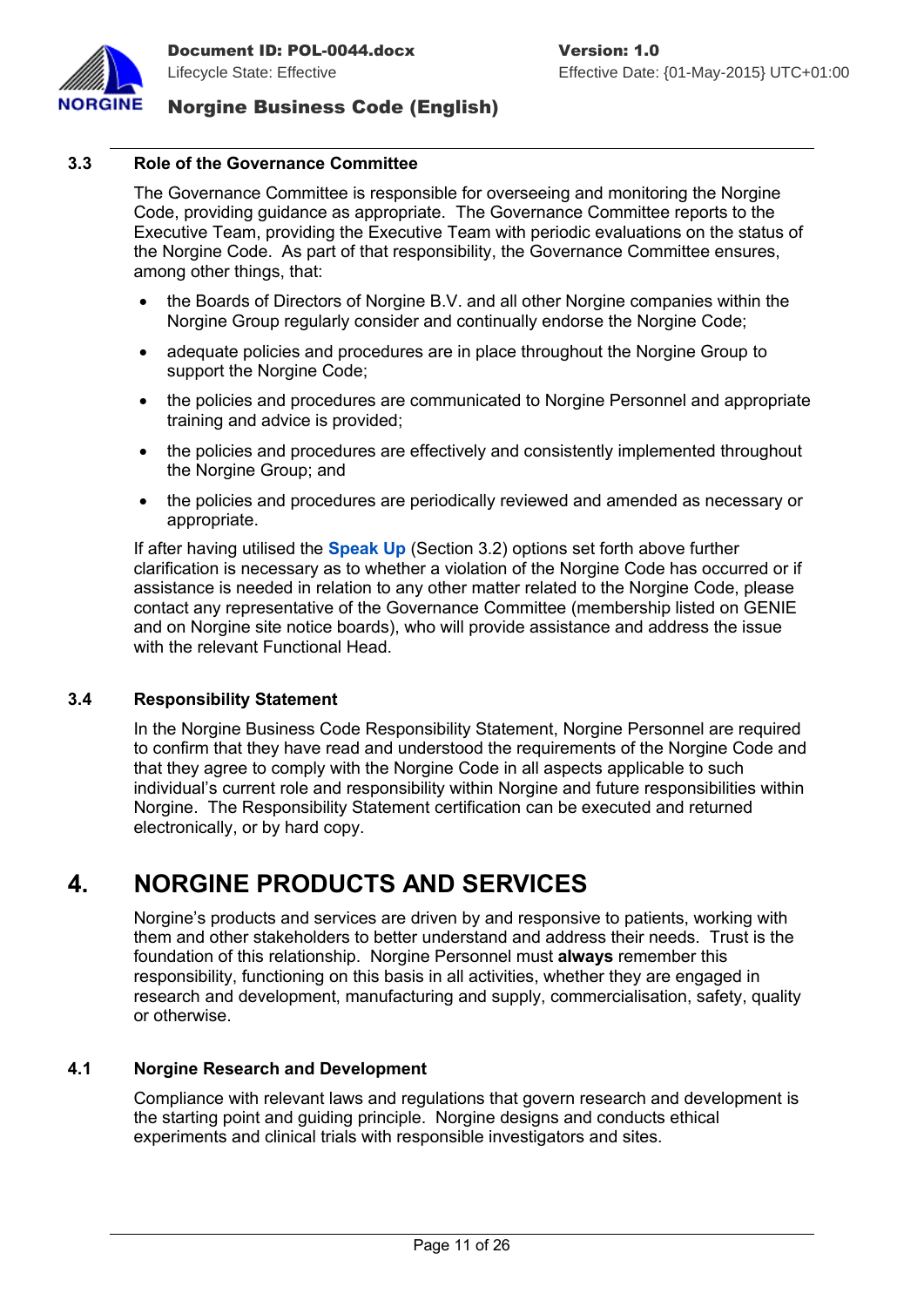

At the early stages of product development, Norgine recognises the importance of providing timely, accurate information to the medical and scientific community, especially about the results of clinical trials conducted on molecules resulting from its research and studies on existing products.

- Norgine Personnel comply with international standards of good practice, including the Declaration of Helsinki, Good Clinical Practice, Good Laboratory Practice and Medical Device requirements.
- Norgine Personnel must ensure that all SOPs are followed when conducting clinical and other scientific research and that all information is recorded, handled, and maintained in compliance with applicable data protection laws.

# <span id="page-12-3"></span>**4.2 Product Safety, Quality and Excellence**

Norgine's objective is to develop, deliver and support the safe use of innovative products and to deliver high quality services for its stakeholders. Quality is key to our continuing success and to maintaining our reputation. Norgine personnel ensure that all of its products are manufactured and distributed in line with Good Manufacturing and Good Distribution practice. Norgine personnel continuously monitor our products and advise the regulators and patients of any changes in product safety in line with the legislation.

#### <span id="page-12-2"></span>**4.3 Product Supply and Promotion**

Norgine is committed to the ethical supply and promotion of its products in compliance with applicable legislation and codes of practice. Patient benefit and safety are of paramount importance.

# <span id="page-12-1"></span>**5. NORGINE ASSETS**

#### <span id="page-12-0"></span>**5.1 Use and Protection of Norgine Property**

Norgine Personnel are responsible for the proper use and protection of Norgine's physical assets (e.g. computers, phones, photocopiers, machinery, car fleet, office supplies, etc.) and intangible assets (e.g. intellectual property, know-how, knowledge, etc.) which they have been provided or make use of or develop in the course of employment. Due care must be exercised at all times. This obligation also includes acting in Norgine's best interests when spending Norgine's money and approving business expenditures.

With respect, more particularly, to the use of Norgine's IT equipment and systems put at the disposal of Norgine Personnel, the following rules apply:

- Norgine Personnel are expected to utilise electronic mail sensibly. Downloading and / or forwarding obscene and / or offensive material is expressly prohibited.
- Computer technology and other systems must be used professionally and safely and principally for legitimate business purposes.

Occasional and only incidental use of the Norgine business Internet connection for private purposes is permitted, which permission may be revoked generally or in specific cases by Norgine at any time. Personal Internet use must be strictly limited in duration and must not interfere with job responsibilities. Norgine reserves the right to monitor use for legitimate business purposes in order to ensure appropriate use and transmission of information. For further information please see the IT Security Policy available in eGSOP or upon request from your Line Manager.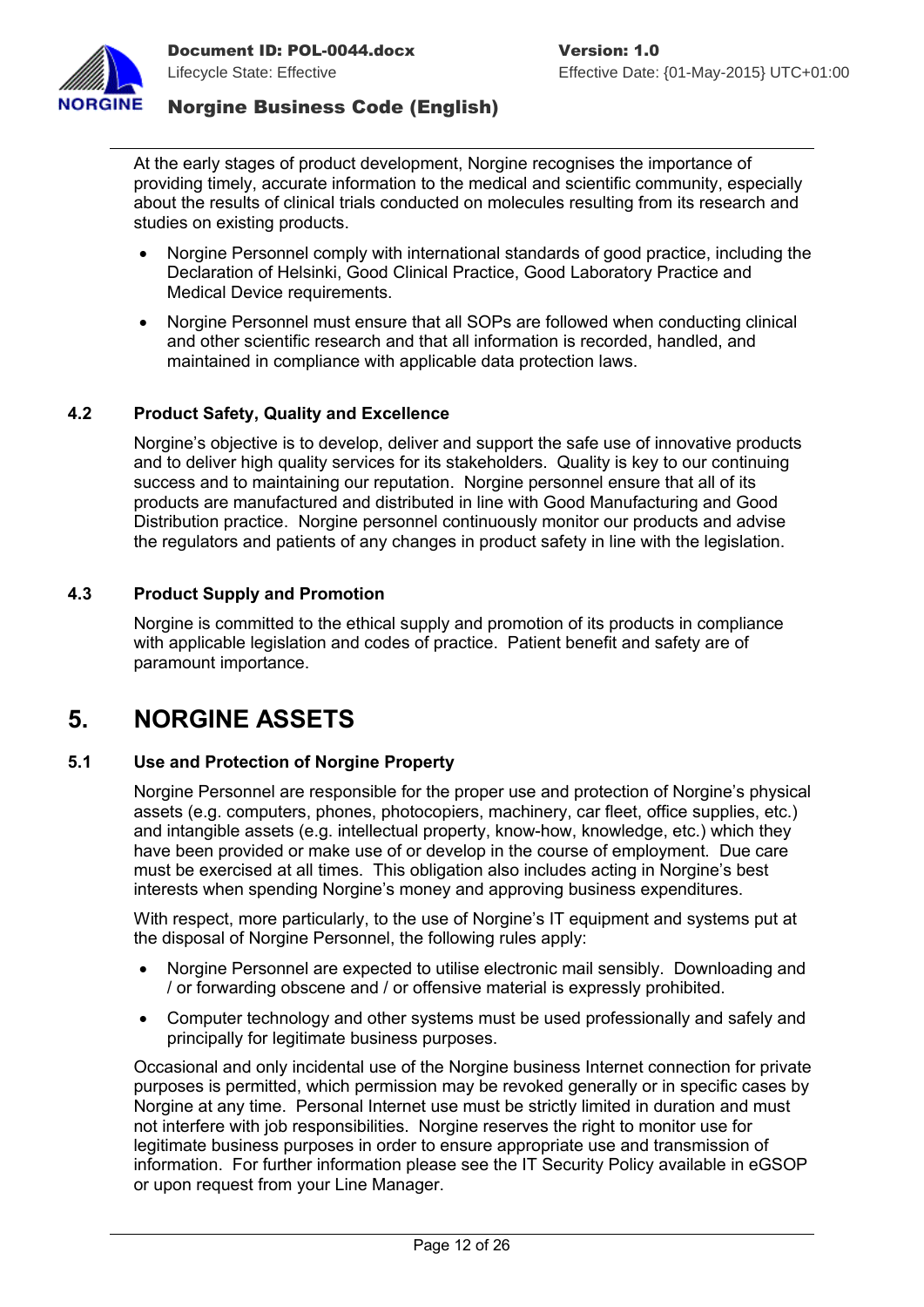

All Norgine assets and proprietary information must be returned to Norgine at the end of employment. Confidentiality obligations, discussed more fully below in **[Protecting](#page-13-0)  [Confidential Information / Intellectual Property](#page-13-0)** (Section [5.2\)](#page-13-0), will continue after cessation of employment and the particular obligations will be clarified at the leaving interview.

#### <span id="page-13-0"></span>**5.2 Protecting Confidential Information / Intellectual Property**

5.2.1 Confidential Information

Norgine Personnel are responsible for protecting confidential information under their care and responsibility. This is a continuing obligation, throughout the period of employment and thereafter. This obligation extends to Norgine's and third parties' confidential information and protection encompasses access to, maintenance of, and proper use of confidential information. Confidential information of Norgine includes, for example, information relating to Norgine's research and development projects and pipeline, manufacturing processes and procedures, suppliers, partners, business plans and strategy, merger or acquisition activities, regulatory strategy, and on-going legal matters.

Confidential information of third parties (e.g. know-how, data, business plans of potential suppliers, licensors, licensees, distributors, etc.) may only be used for the permitted purpose and strictly in accordance with the requirements set forth in the associated confidentiality agreement (e.g. for the agreed period).

Sensible precautions must be followed at all times by Norgine Personnel and breaches must be immediately notified to the relevant Line Manager or project manager.

- Norgine Personnel must act with care to ensure that confidential Norgine information is not made public through any act or omission (e.g. loss, theft, inadvertent disclosure, publication or otherwise).
- Equally so, Norgine Personnel must respect the valid, legally protected and enforceable property rights of third parties in confidential information and other property and only use this information in accordance with permitted use.

Norgine Personnel must take all appropriate measures to ensure that confidential information, in whatever format, is preserved, protected, maintained and stored in a safe place.

- Utilise the secure printing function when printing confidential information.
- Password protect sensitive documents containing confidential information.

If in any doubt regarding these obligations, seek clarification from the Legal Department or IP Department, or from your Line Manager.

#### 5.2.2 Intellectual Property

Norgine's intellectual property ("IP") is one of its most valuable assets, and protecting its IP is essential to its continued success and its ability to support the interests of all of its stakeholders.

- Norgine Personnel must contact the IP Department if they believe that there is a Norgine opportunity or issue regarding Norgine intellectual property rights.
- Contracts relating to the use of intellectual property rights (patents, trademarks, design rights, copyright, know-how and trade secrets) must be developed and agreed in close cooperation with the IP Department.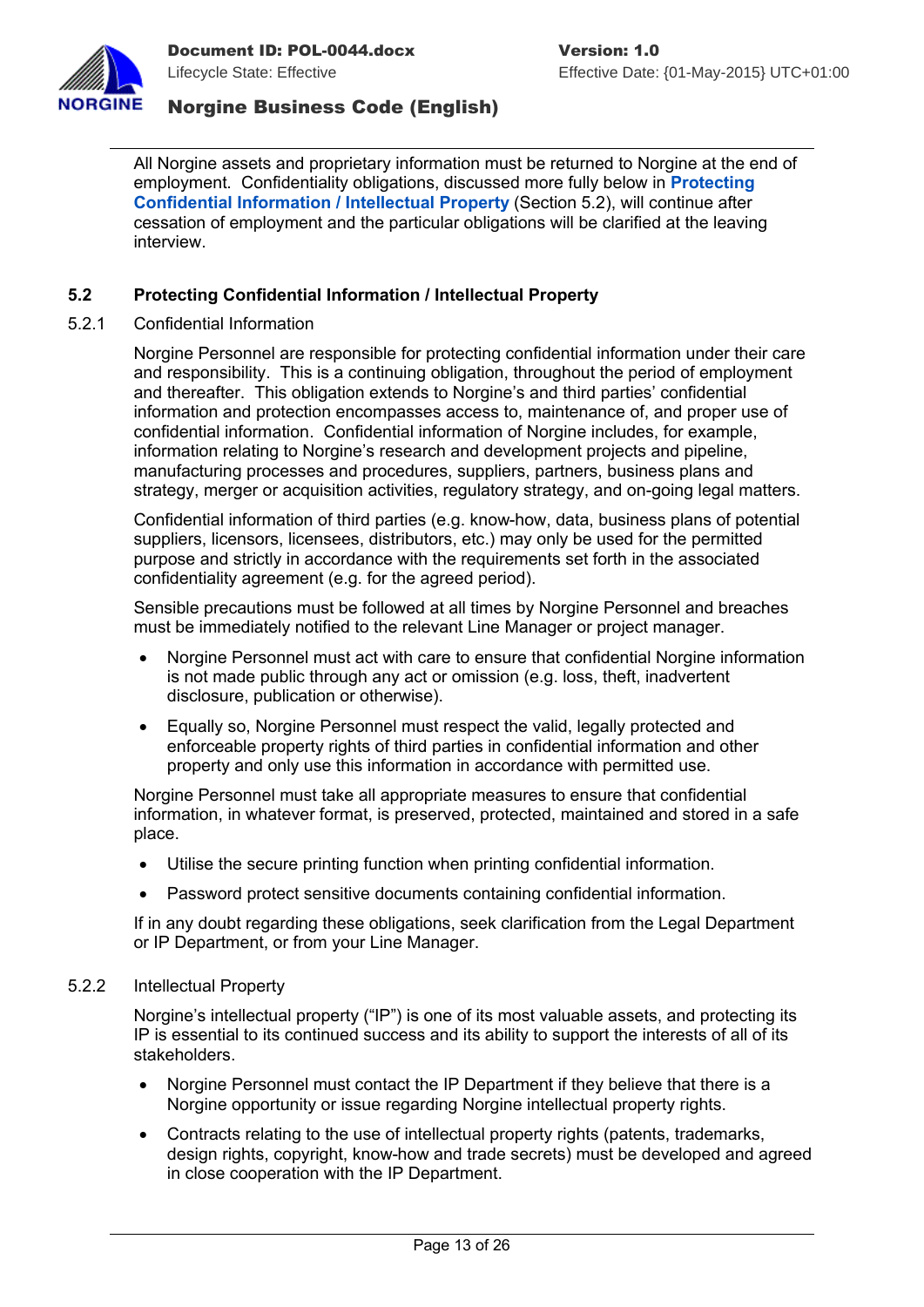

Similarly, the valid, legally protected and enforceable rights of third parties in their intellectual property must be respected at all times.

- Unauthorised duplication or impermissible use by Norgine Personnel of copyrighted materials of others, including journals, magazines, computer software and designs, is not permitted and is a violation of copyright law. Norgine Personnel must act sensibly and responsibly.
- Unauthorised use of trademarks, trade names, design rights and other similar rights of others is not permitted and is a violation of the relevant legislation and is contrary to Norgine's trademark and brand guidelines.

Violations may result in litigation and / or significant financial and even criminal penalties for Norgine and the responsible individuals, and such actions would devalue Norgine's reputation.

# <span id="page-14-2"></span>**6. EXECUTION AND APPROVAL / LEGAL AUTHORITY AND MANAGEMENT AUTHORITY**

#### <span id="page-14-1"></span>**6.1 Legal Authority**

The Board of Directors (or other legal representatives where applicable) of each of the Norgine companies within the Norgine Group has entrusted designated individuals with the **legal authority** to act on behalf of and in the best interests of the relevant Norgine company in specific functional areas and within stated limits. Only these individuals are authorised to execute legal agreements on behalf of the relevant Norgine company. The list of designated signatories possessing **legal authority** is available on the Global Legal site of GENIE or, alternatively, you can contact any member of the Legal Department for assistance.

Functional Heads are responsible for periodically reviewing and promptly communicating to the Legal Department any changes required to the scope or level of legal authority of any designated Norgine Personnel resulting from, among other things, changes in roles or responsibilities, retirement, termination of employment or otherwise.

The existence of this execution authority is an essential operational control which must be strictly followed. Authorised Norgine Personnel must act faithfully and strictly within the authority granted. Norgine Personnel responsible for facilitating execution of contracts should familiarise themselves with the designated authorised Norgine signatories of the relevant Norgine legal entities. If in any doubt, please contact a member of the Legal Department.

#### <span id="page-14-0"></span>**6.2 Management Authority**

The Finance Department of Norgine has established financial operational controls and management approval processes with designated Norgine Personnel possessing the **management authority** to approve legitimate business expenses up to specified financial limits. All purchases of goods or services must be approved **prior** to commitment by an authorised Norgine employee within the approved spending limits. Before any order is placed with a supplier, the procedure is that a purchase order must be raised and approved in E1, provided however, **in exceptional circumstances and with the written approval of a senior management member**, an order may be placed or services may commence prior to the raising and approval of a purchase order. In these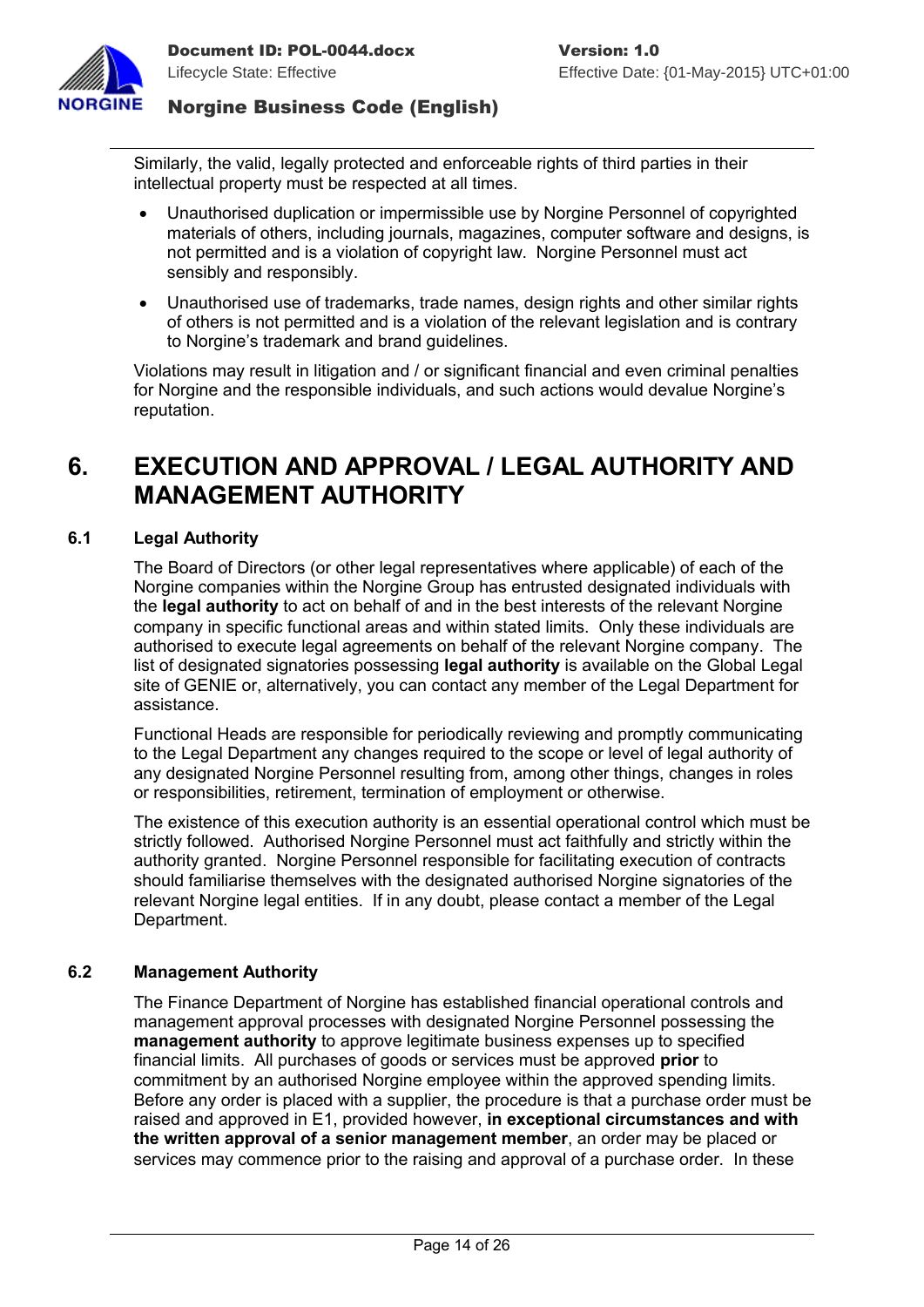

**exceptional circumstances**, the purchase order must be raised and approved in E1 as soon as reasonably possible thereafter.

Treat this approval process as if the expenditure were your own, acting in a sensible and responsible manner.

All of these policies and procedures must be strictly observed. By-passing the system and failing to follow the policy is **never** acceptable. Further clarification may be sought from the Finance and/or Legal Department of Norgine.

# <span id="page-15-2"></span>**7. TRUSTWORTHINESS**

### <span id="page-15-1"></span>**7.1 Trustworthiness of Norgine Personnel**

All Norgine Personnel must be aware of and comply with all laws, regulations and codes of practice governing their activities as well as relevant Norgine SOPs. Moreover, when travelling abroad in the course of employment Norgine Personnel must ensure that they are aware of local laws, customs and practices, and must act sensibly and in a respectful and compliant manner. For example, certain behaviour such as the manner of greeting, other aspects of etiquette, for example in relation to eating or drinking, the use of particular words or phrases, and wearing certain types of clothing which are appropriate in one country may cause offence or discomfort or be misinterpreted in another country. In addition, certain actions such as the consumption of alcohol or smoking may be acceptable in one country but not in another. This list is not exhaustive, but is intended to raise awareness of issues which may arise in relation to foreign travel and transacting business abroad. Please seek advice in advance from your Line Manager or local HR representative if clarification or additional information is necessary.

Norgine Personnel must perform their respective job responsibilities professionally and in the best interests of the Norgine Group, scrupulously avoiding taking advantage of any benefit or personal interest, either directly or indirectly, for their own account or for the account of others.

 In the course of your employment, whether in your "home country" or abroad, you are representing Norgine. Project the best possible image at all times.

### <span id="page-15-0"></span>**7.2 Conflicts of Interest**

Norgine expects that all Norgine Personnel will be free from actual, apparent or potential conflicts of interest in the performance of his or her job responsibilities for Norgine. While Norgine appreciates the need for personal and outside interests, Norgine Personnel must not have any personal interests that conflict with the interests of Norgine or that might influence or appear to influence their judgment whilst properly performing their job responsibilities.

- Norgine Personnel must promptly disclose to their Line Managers any actual or perceived conflicts of interest between their personal interests and Norgine's. Norgine Personnel must exercise all reasonable endeavours to avoid conflicts of interest.
- It is recognised that Norgine Personnel engage in personal activities outside of their working relationship for Norgine. In this capacity, Norgine Personnel must:
	- $\circ$  avoid utilising the Norgine name or any other attribute associated with Norgine for personal benefit or the benefit of any other person;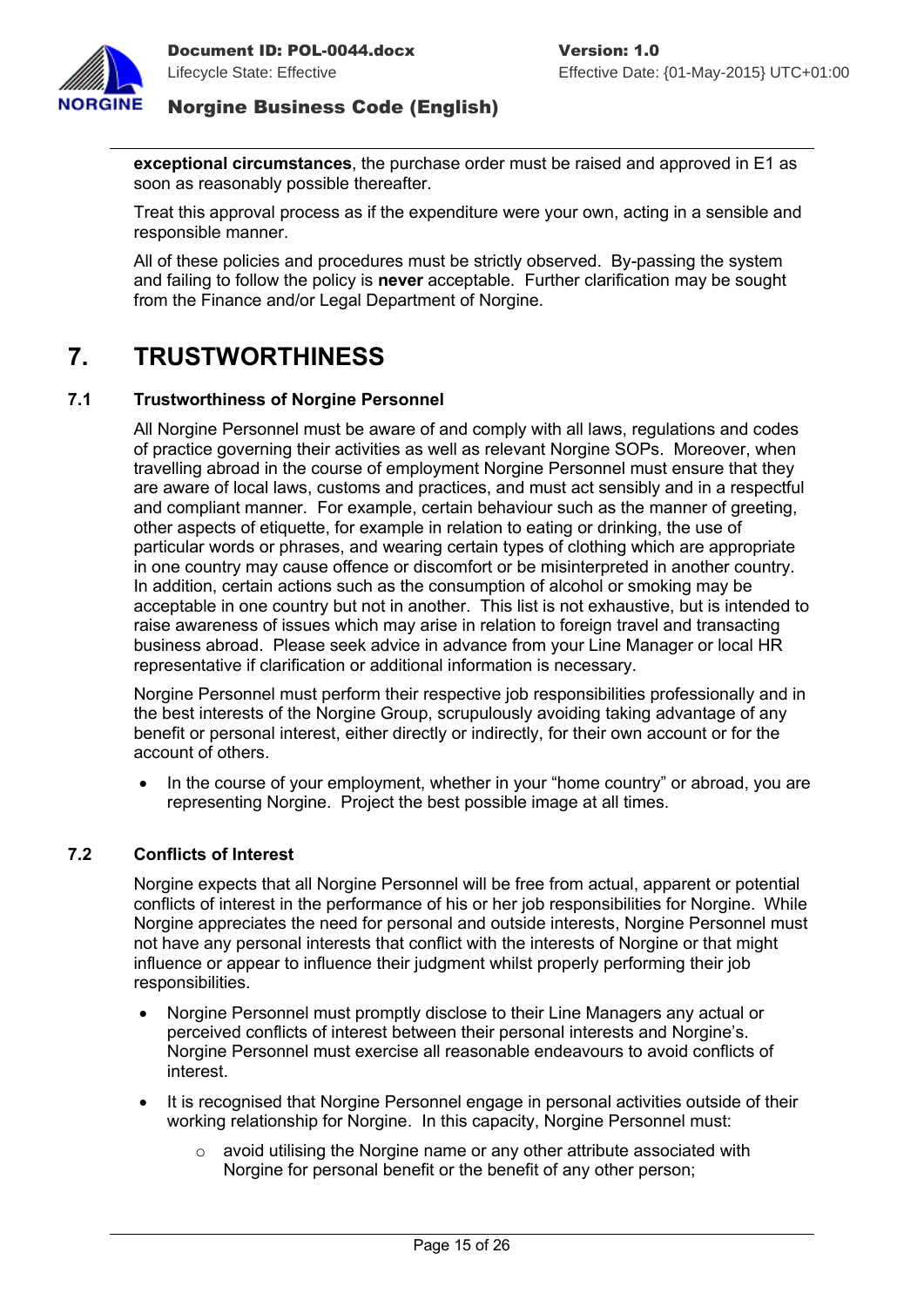

- $\circ$  not utilise Norgine knowledge or information gained during the course of employment to obtain benefit for themselves or for the benefit of any other person; and
- $\circ$  not commit Norgine, directly or indirectly, to any form of support or to use his or her position within Norgine in support of political activities. Personal political activities must be completely separate from Norgine, which are separately addressed below in **[Personal Public Policy & Political Activities](#page-24-2)** (Section [9.5.2\)](#page-24-2). Political activities are activities directed toward the success or failure of a political party, a candidate for political office, a party policy, cause or ideology, and / or any other activities similar to or included within the foregoing.
- Norgine Personnel, unless expressly permitted in their written contract, may not undertake any other business or act as an employee or agent on behalf of any other company, or have a financial interest in any other business excluding only
- 1. positions disclosed to and approved in writing by an authorised signatory of the relevant Norgine company employer and the relevant Line Manager,
- 2. community voluntary activities, and
- 3. bona fide investment holdings of shares or other securities.

#### <span id="page-16-1"></span>**7.3 Insider Trading and Information**

Norgine is a privately held company whose shares are not publicly traded. In this context, therefore, "insider information" is material, non-public information about Norgine, its business partners or potential business partners which a reasonable person would consider important in deciding whether to buy or sell shares of the business partner or acquisition target.

Norgine Personnel may not communicate externally (e.g. through the media, external speaking engagements, social media or (even using personal accounts) publications, etc.) about Norgine's performance or projects or confidential information / proprietary information without appropriate authority.

- Norgine Personnel in possession of insider information through their employment are prohibited (directly and indirectly) from making investment decisions, whether to buy or to sell, on the basis of this information. Insider information must remain confidential and utilised only for authorised purposes.
- Norgine Personnel in possession of such information must take reasonable steps to protect this information. It is strictly forbidden for Norgine Personnel to tell friends or family about insider information.
- Norgine Personnel contravening these restrictions will be subject to disciplinary action. Trading on the basis of such material non-public information is a criminal offence and individuals may be fined and/or imprisoned.

#### <span id="page-16-0"></span>**7.4 Gifts and Hospitality**

Norgine has policies and procedures governing the giving and receiving of gifts and hospitality. These policies have been developed to be in conformity with specific laws, codes of practice and customs of the countries in which the Norgine Group conducts business. Compliance is compulsory.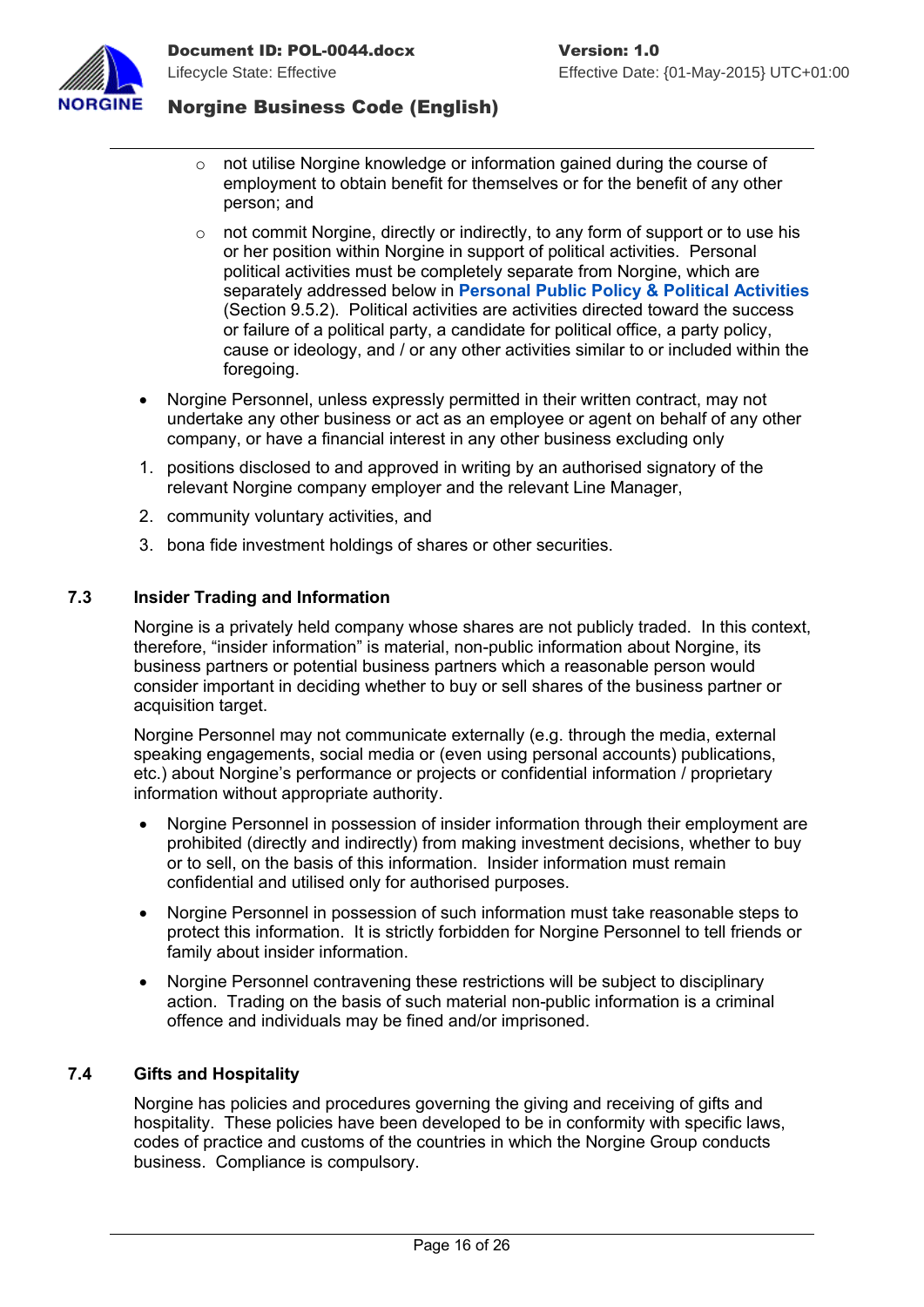

As a general principle, gifts and hospitality must serve a legitimate business purpose, be proportionate, and consistent with governing laws and codes of practice. Lavish gifts and excessive hospitality are **never** acceptable, whether given or received. Norgine Personnel may give and accept gifts and hospitality that are lawful and ethical and which are in the best interests of Norgine's business objectives.

Inappropriate **acceptance** of gifts can create conflicts of interest, or the appearance of a conflict, the effect of which is to call into question the recipient's business judgment and integrity and to jeopardise Norgine's business interests and reputation. Norgine Personnel must **never** in the course of their employment solicit gifts or entertainment from any third party.

The inappropriate **giving** of gifts may be a criminal offence and a violation of applicable laws and codes of practice, exposing both Norgine and the individual to significant fines and loss of reputation.

- Norgine Personnel must avoid actual and apparent impropriety.
- If in doubt about the appropriateness of giving or accepting a gift or hospitality, Norgine Personnel must seek advice from their Line Manager or local HR representative.

#### 7.4.1 Guidance Tips

Consider whether the proposed gift or hospitality is:

- lawful, compliant with applicable codes of practice, and ethical;
- customary and reasonable in value;
- occasional (isolated individual instances may be appropriate whereas repeated offerings / instances of giving may be unacceptable); and
- in Norgine's best interest and in support of Norgine's mission.

It should not be considered a personal bonus or entitlement of the job.

Further considerations:

- What is the purpose of the gift or hospitality?
- How will it be viewed by your Line Manager and others within Norgine?
- What impact, if any, will it have on your business judgment in the future with respect to the services and / or relationship with the giver?

All of Norgine's business dealings must be at 'arms-length'.

The acceptance of gifts and hospitality must in all circumstances be disclosed in accordance with Norgine's policies and procedures. Norgine Personnel who send gifts or provide hospitality which have not been previously approved in accordance with procedures will not be reimbursed. Inappropriate behaviour will be dealt with under Norgine disciplinary procedures.

#### <span id="page-17-0"></span>**7.5 Travel**

Norgine has policies and procedures governing company-reimbursed travel, meetings, and entertainment which must be **strictly** followed by all Norgine Personnel. Generally speaking, Norgine will reimburse Norgine Personnel for the reasonable costs of business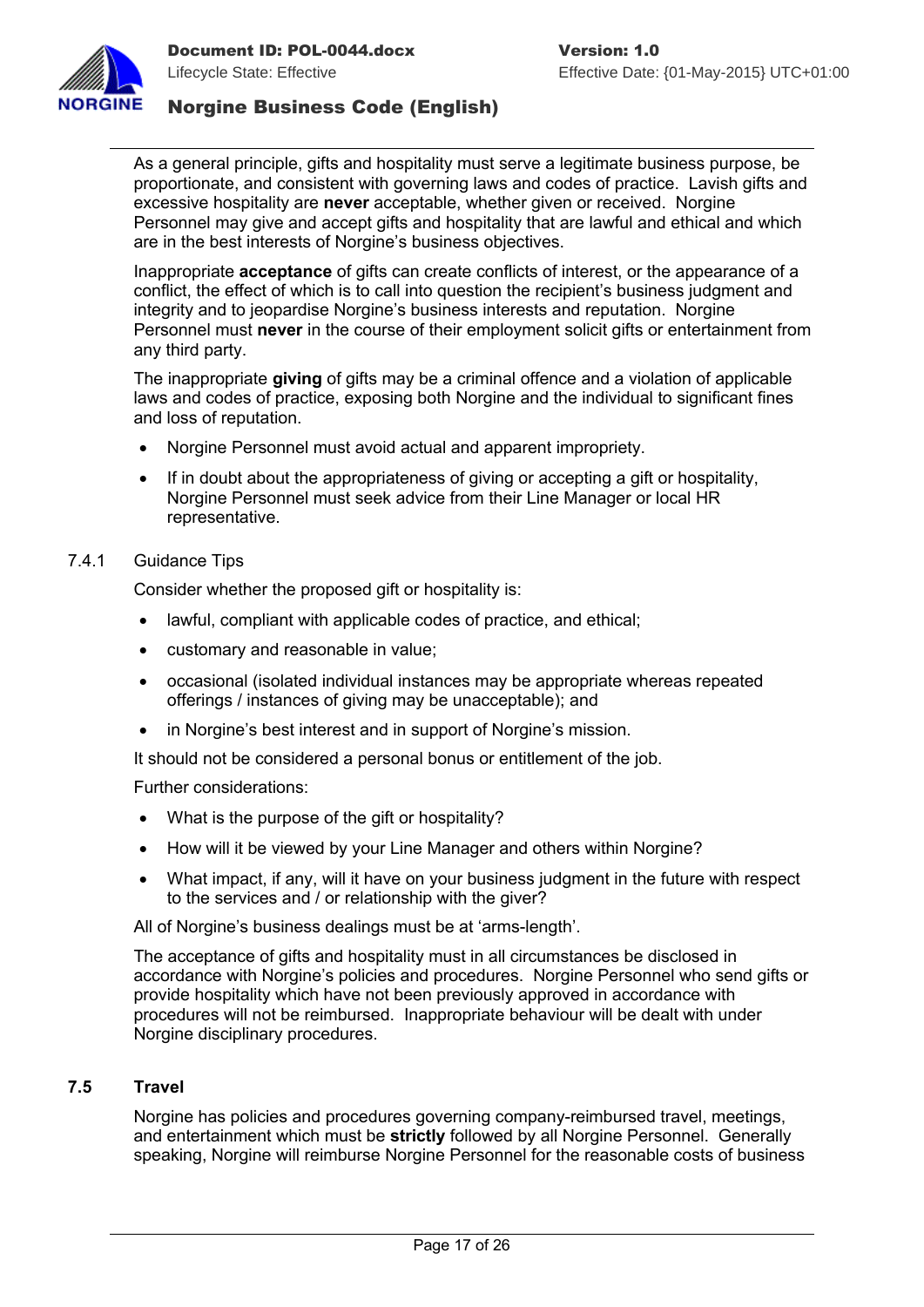

travel if the travel is necessary to fulfil a business purpose in accordance with Norgine policies.

Norgine has a 'duty of care' to look after the health, safety and well-being of Norgine Personnel, as far as possible. Norgine takes this responsibility very seriously.

- Norgine Personnel must plan and undertake business travel sensibly, discussing objectives and the proposed schedule with respective Line Managers and matrix managers, as appropriate, ensuring that relevant persons within Norgine are aware of these plans.
- When considering combining personal travel with Norgine business travel, Norgine Personnel must consult with and receive the prior approval of the respective Line Manager.

# <span id="page-18-2"></span>**8. NORGINE INTEGRITY IN BUSINESS DEALINGS**

#### <span id="page-18-1"></span>**8.1 Bribery and Corruption**

Norgine is committed to upholding high standards of ethical conduct and to complying with applicable anti-corruption laws in all the territories in which it conducts business. Norgine operates a strict Zero Tolerance policy of corruption and bribery.

- Corruption is dishonest or fraudulent conduct which distorts the free market and behaviour which, when engaged in by a company, threatens its economic standing and harms its reputation.
- Bribery is a form of corruption which involves giving someone a financial or other advantage to encourage that person or entity to perform their functions or activities improperly or to reward that person or entity for having already done so. Improper advantages include illegal rebates, bribes, kickbacks, under-the-table payments and any other similar inappropriate material benefit.

In many of the countries in which the Norgine Group operates corruption is a crime irrespective of whether the act takes place in their jurisdiction or in another country.

Norgine condemns bribery and corruption and will not tolerate bribery or corruption, whether conducted directly by Norgine Personnel or indirectly through the use of agents or other intermediaries. This directive applies to dealings with individuals acting on behalf of government agencies or public institutions as well as private companies and individuals, such as healthcare professionals, patient organisations, agents and suppliers.

No amount of potential profit can justify corruption, and no one within Norgine will be adversely affected by any loss of an apparent business opportunity or any delay arising from conforming to the Norgine Code.

- Norgine does not engage in and will not tolerate bribery or corruption in its business activities.
- Norgine will not tolerate bribery or corruption by its business partners for or on its behalf.

#### <span id="page-18-0"></span>**8.2 Facilitation Payments**

Norgine Personnel may not offer, approve or receive any financial or non-financial incentives (gifts, loans, discounts, excessive hospitality, etc.) or make facilitation payments (directly or indirectly) to governmental officials or employees, political parties,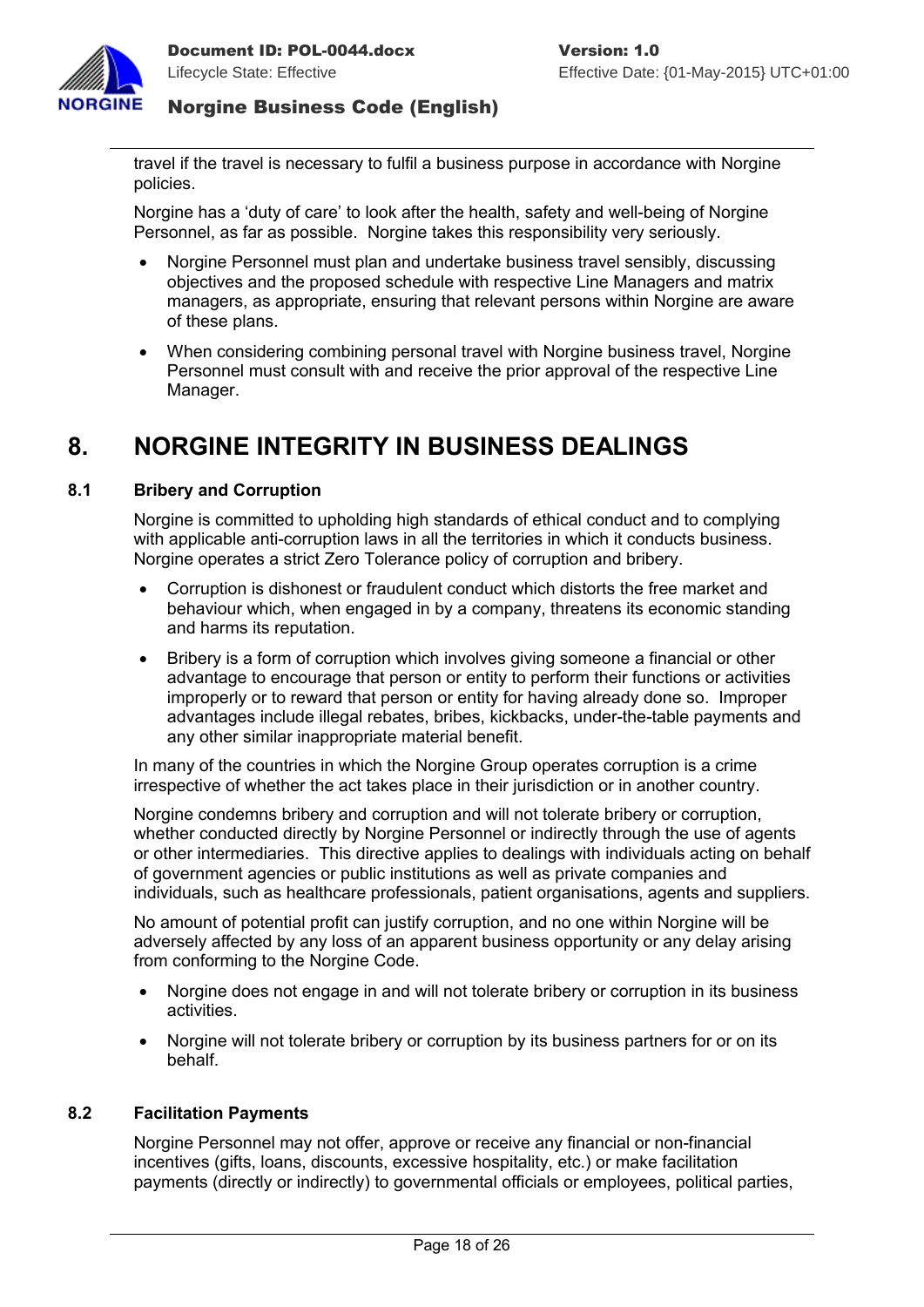

or to any other third parties (directly or indirectly) in breach of any applicable law or regulation.

 "Facilitation payments" are a form of bribery made with the purpose of expediting or facilitating the performance by a public official or private representative of a routine action or service (e.g. customs clearance of goods, granting a permit, licence or other official document that qualifies a person to do business or processing government papers such as a visa or work permit). It is money or other monetary benefit given to hasten the recipient's decision or performance of services, excluding official and clearly stated "Fast Track" / premier services.

While in some countries it may be considered normal to provide small unofficial payments under certain circumstances, this practice is **illegal** in most countries and is, in general, prohibited under the Norgine Code.

Norgine Personnel **must** inform their Line Manager immediately if a facilitation payment is requested or required. The decision to authorise a facilitation payment may only be made in **exceptional circumstances** following a thorough consideration of the particular facts. Exceptional circumstances could include violence or threats to the safety or well-being of Norgine Personnel. The payment must be approved in writing by a member of the Executive Team with supervisory responsibility for the payment and the payment must be properly recorded in Norgine's books of account.

#### <span id="page-19-1"></span>**8.3 Norgine Standard for Payments**

As a general rule, payments may be made if:

- i. explicitly allowed by the applicable laws of the relevant country (e.g. VIP, premium or expedited services);
- 4. it is consistent with local custom and practice;
- 5. the payment is appropriate and proportional to the performance of legitimate services;
- 6. the payment is properly recorded on Norgine's and the recipient's books of account; and
- 7. the payment, if publicly disclosed, would not subject Norgine to criticism or damage its reputation.

#### <span id="page-19-0"></span>**8.4 Fair Competition**

Norgine supports free, robust and open competition and promotes all efforts to encourage fair competition. All Norgine companies abide by the competition and antitrust laws of the countries in which they engage in business.

Norgine Directors, Line Managers and all others with supervisory authority are responsible for ensuring that all Norgine Personnel and third parties acting on behalf of Norgine are aware of, and comply with, this obligation. Disciplinary action will be undertaken against Norgine Personnel who intentionally or negligently violate this policy, and such actions may constitute a criminal offence.

Specifically and without limitation, Norgine Personnel and third parties acting on its behalf may not engage in the following prohibited activities with competitors:

price-fixing (including subsidies, reductions, etc.);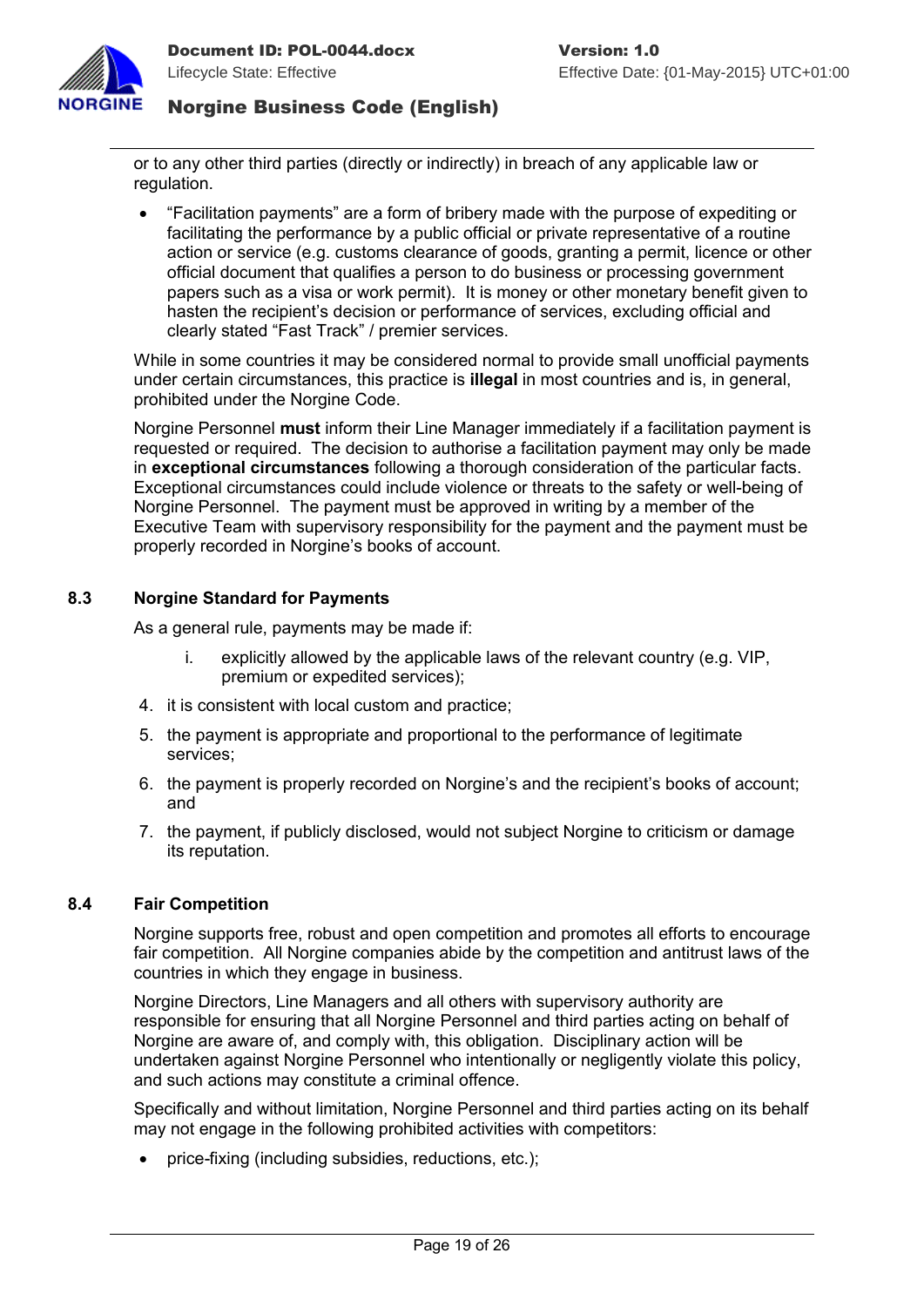

- bid-rigging;
- market-sharing / allocation (by geographical region, customer, etc.);
- sharing of commercially sensitive (non-public) information (e.g. costs of goods and services, profits, profit margins); and
- agreements to limit production.

Norgine competes actively and fairly in the marketplace and will not tolerate anticompetitive conduct.

#### 8.4.1 Guidance Requirements

Because of the complexity of the law in this area, all agreements with competitors or other third parties which foreseeably may have a negative effect on competition must be reviewed and confirmed by legal counsel. Clauses in this category include:

- exclusivity clauses;
- pricing clauses;
- tie-in provisions:
- territorial restrictions; and
- price discrimination

All competitive intelligence activities must be carried out ethically, fairly and strictly in accordance with applicable laws and regulations. Appropriate sources of information include websites, approved data service providers, advertisements, customer relationships, patient organisations and other similar means.

• Norgine Personnel may not utilise competitor information which has been improperly obtained even if such use would be of economic benefit to Norgine.

Competition laws may prohibit or restrict agreement on the pricing practices of distributors, wholesalers or customers. Any discussions on this subject must be approved by the Norgine Legal Department.

#### <span id="page-20-0"></span>**8.5 Accurate Reporting and Accounts / Recordkeeping**

It is essential that books, records and reports are maintained up-to-date and in all respects according to Norgine Finance Policies, SOPs and applicable laws and accounting procedures. Norgine's books, records and reports must clearly and accurately reflect the nature of the underlying transactions with sufficient detail. This includes, but is not limited to, expenses, revenues, research test results, production and quality data, clinical trial data, and other corporate information.

Norgine exercises its best efforts to supply its auditors and stakeholders with a true and fair view of its financial situation. No undisclosed or unrecorded liabilities or assets may be established or maintained.

- Functional areas must maintain and retain records and information in compliance with legal, financial and regulatory requirements.
- Falsifying or misrepresenting records and other information may constitute fraud, with the possibility of significant penalties both for Norgine and the individuals involved in the illegal activity.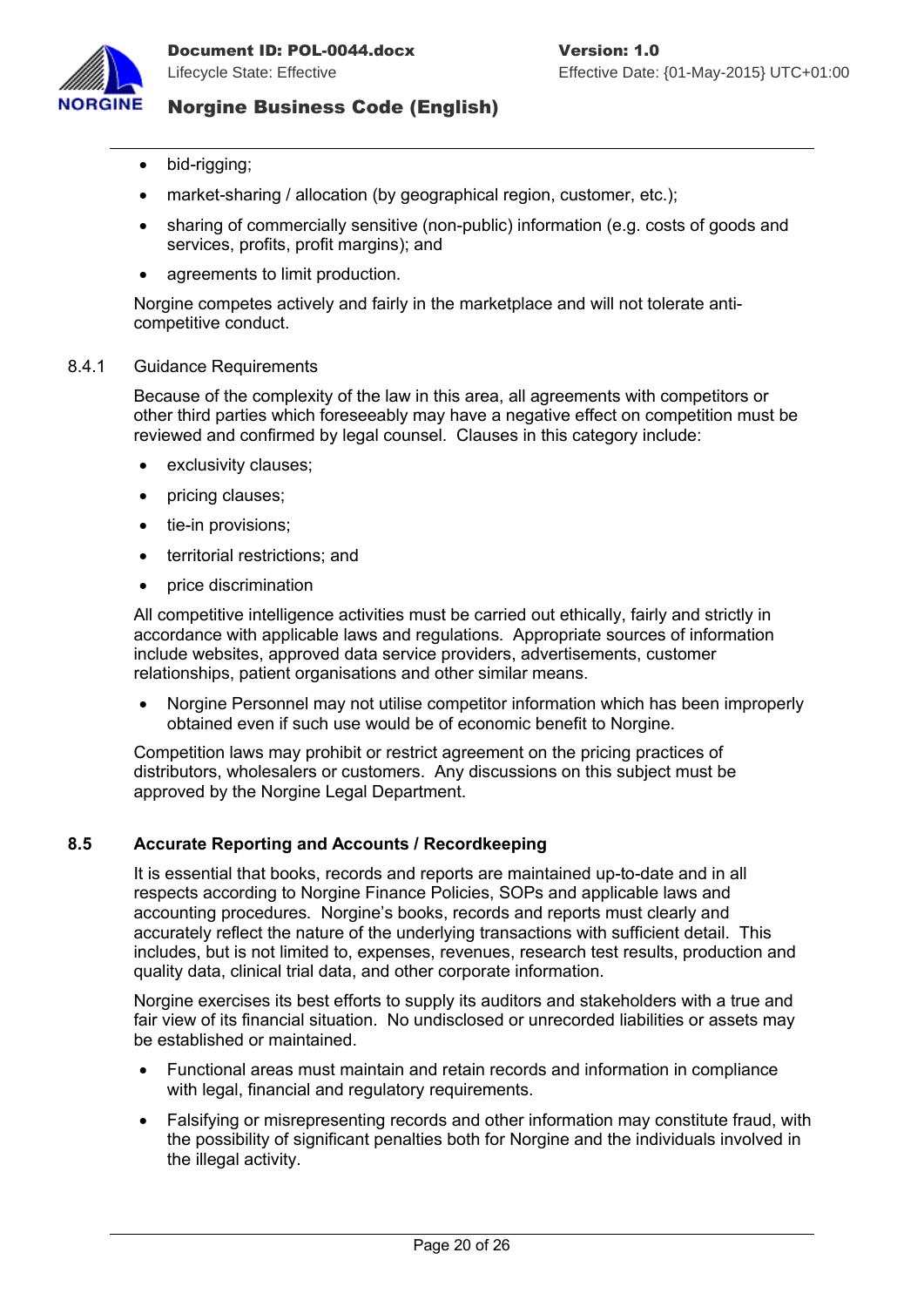

 Norgine Personnel must never destroy documents relevant to threatened or pending governmental or judicial proceedings.

Contact your local Finance Department representative, a member of Global Finance, your Line Manager or the Legal Department if there are any queries or doubts as to what information is required and the manner of presentation.

#### <span id="page-21-2"></span>**8.6 Data Privacy**

Norgine respects the privacy of Norgine Personnel and will exercise all reasonable and appropriate care to ensure that sensitive, personally identifiable information is not publicly disclosed and is protected and only used and retained in accordance with applicable laws and regulations.

Norgine's obligations extend to data on third parties with whom Norgine has relationships (e.g. physicians and other healthcare professionals, patients and patient organisations, and representatives of the scientific community).

- All Norgine Personnel must be aware of and comply with the legal processes and procedures which govern the work being performed in the relevant countries.
- Norgine Personnel must not collect, process, use, disclose, or store personally identifiable information unless there is a legitimate business purpose.
- Norgine Personnel must exercise the appropriate degree of care to ensure the proper collection, processing, use, disclosure, storage and transfer of personally identifiable information.

# <span id="page-21-1"></span>**9. NORGINE'S RELATIONSHIPS**

#### <span id="page-21-0"></span>**9.1 Business Partners & Suppliers**

Norgine expects its business partners to endorse and to consistently perform in accordance with high standards in the conduct of their respective businesses. As part of the due diligence and approval process with the relevant department, Norgine Personnel are accountable for selecting and conducting business with responsible suppliers and partners. Norgine selects and works only with partners and suppliers who embrace high ethical standards and which deliver quality services in accordance with all contractual obligations including compliance with applicable laws and regulations.

- Norgine Personnel must conduct an appropriate level of due diligence on all prospective partners prior to undertaking any work with a prospective partner.
- Prior to the commencement of services, all work with third parties must be agreed in an appropriate form of contract, examined and executed in accordance with the appropriate internal Norgine rules and procedures. All contracts must be monitored to ensure contractual obligations are fulfilled and amended as appropriate.
- All Norgine contracts must contain provisions obligating the third party to comply with applicable laws and regulations and to provide the relevant service in a professional and ethical manner. Failure to comply with these contractual obligations shall constitute a breach enabling Norgine to, among other remedies, terminate the agreement.
- If Norgine Personnel become aware that these high standards of performance are not being met, for whatever reason, this information must immediately be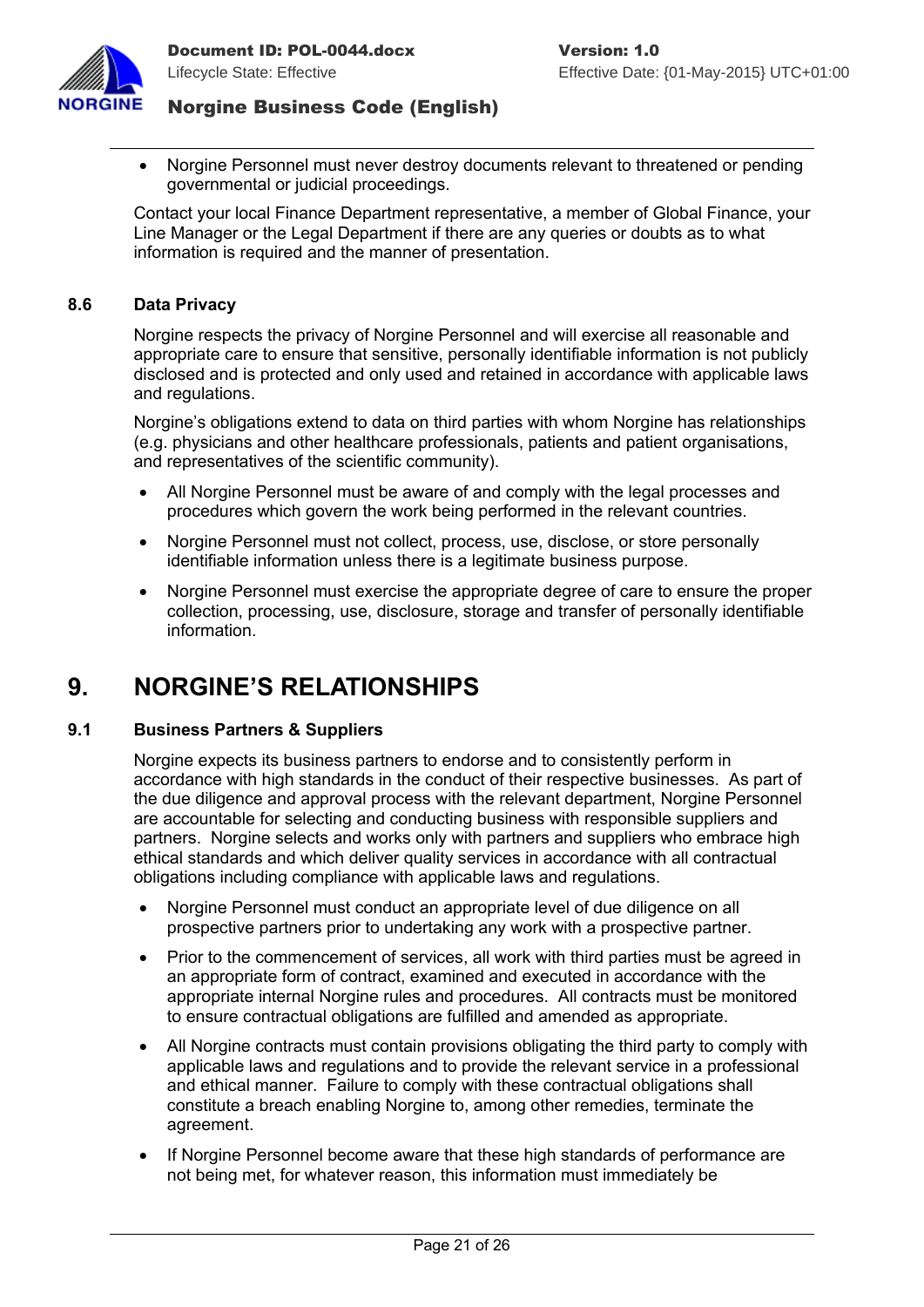

communicated to the responsible Norgine contact or to your Line Manager, who will then be responsible for communicating this information to appropriate Norgine Personnel.

 In situations involving contractual noncompliance, the responsible Norgine contact must, following consultation with relevant senior management within Norgine who may be impacted, promptly request appropriate remedial action from the partner or supplier. If these steps are not undertaken within a reasonable period of time, and without prejudice to other actions which may be commenced, Norgine's contract with the relevant business partner or supplier may be terminated in accordance with the contract with the oversight of the Norgine Legal Department.

### <span id="page-22-1"></span>**9.2 Patient Groups, Payers, Healthcare Professionals and Healthcare Organisations**

Norgine's relationships with Patient Organisations, Payers, Healthcare Professionals and Healthcare Organisations must conform to applicable laws and regulations and the governing local codes of practice and be driven by patient needs. All Norgine Personnel interactions must be conducted transparently and with integrity recognising the independence of all parties.

- A written contract must be drawn up for all collaborations with Patient Organisations and for services provided by Healthcare Professionals, certified or examined in accordance with the appropriate internal Norgine approval procedures.
- The written contract must clearly set forth the nature of the relationship, services to be rendered, terms of compensation and the duration of the agreement. Norgine discloses in an appropriate manner all 'transfers of value', financial and non-financial, given to Patient Organisations, Healthcare Professionals and Healthcare Organisations.
- All fees paid to Healthcare Professionals shall be for appropriate and necessary services rendered, proportionate to the work undertaken and time required, and consistent with prevailing market rates. Time for preparation of material and disruption to usual duties may be reimbursed provided this is specified in the written contract.

#### <span id="page-22-0"></span>**9.3 Regulatory and Governmental Authorities**

Norgine operates in a highly regulated industry, and takes seriously its responsibility and the responsibility of Norgine Personnel to comply with all applicable rules and regulations governing the research and development, manufacturing and supply, and commercialisation of its pharmaceutical and medical device products. With all Norgine products, Norgine Personnel must observe all requirements in relation to its activities, including the conduct of pre-clinical and clinical trials, and the manufacture, testing, storage, import, export and commercialisation of its products. In particular Norgine carefully monitors its activities to ensure that it meets or exceeds the regulations governing trials and the production, promotion and distribution of Norgine products, including:

- Good Laboratory Practices;
- Good Clinical Practices:
- Good Manufacturing Practices:
- Medical Device standards: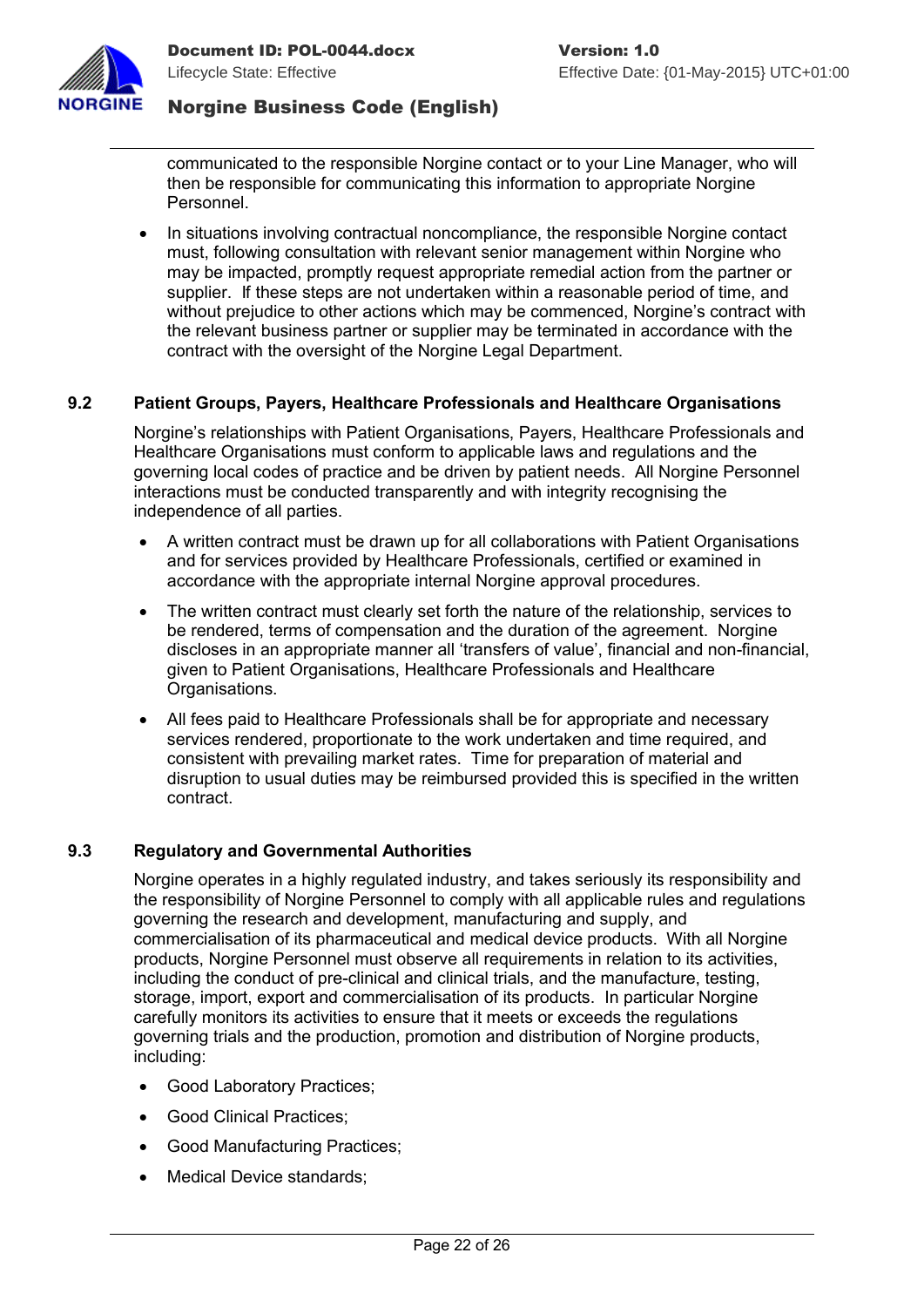

- Good Distribution Practices:
- Pharmacovigilance and device vigilance reporting requirements;
- Labelling, prescribing information and information for patients;
- Publicity and promotion, including the distribution of samples; and
- Regulation of the price of pharmaceutical products by regulatory authorities.

Due to the myriad of complicated regulations governing Norgine's activities, issues of compliance with the requirements of governmental agencies may occasionally arise in the course of business. Norgine will cooperate fully with all governmental requests for information and official inquiries in accordance with applicable laws and regulations.

As appropriate, procedures may be established to ensure appropriate handling of official inquiries, and Norgine expects all Norgine Personnel to assist fully and honestly. Responses may only be made by authorised representatives of Norgine and only after appropriate internal approval to ensure accuracy and completeness.

- Management must be informed as soon as possible of any regulatory or governmental compliance issues so that remedial action may be undertaken and the associated risks can be properly managed.
- Notices of intended regulatory inspections or other governmental visits must be notified without delay to the appropriate Functional Manager and Corporate Quality. If in any doubt, contact your Line Manager.

#### <span id="page-23-1"></span>**9.4 Marketing and Promotional Activities**

Norgine complies with all applicable legislation and codes of practice regarding the promotion of medicines and medical devices, including without limitation the content of promotional materials, the use of samples, content of websites, content of all digital channels, meetings with Payers, Healthcare Professionals, Healthcare Organisations and Patient Organisations, the distribution of materials and transparency requirements.

- In addition to being compliant with applicable legislation, all marketing and promotion of pharmaceutical products and medical devices must be consistent in all respects with Norgine policies to ensure high ethical standards and industry best practice. Promotional material and communications must be accurate, balanced and substantiated.
- Promotional activities must be transparent and comply with the EFPIA Code of Practice in EEA Countries and the IFPMA Code of Pharmaceutical Marketing Practices in all other territories, applicable local laws, regulations and applicable codes of marketing practice and in all cases must be consistent with the approved uses listed in the product labelling.

#### <span id="page-23-0"></span>**9.5 Public Policy and Political Activities - Charitable Contributions**

9.5.1 Norgine Public Policy and Political Activities

Any public policy or political activity undertaken by or on behalf of Norgine and any political contribution made for or on behalf of Norgine must be in accordance with the principles of the Norgine Code. Political contributions are defined as any gift, money or other item of material benefit made directly or indirectly to a candidate or politician or a political campaign or a political party.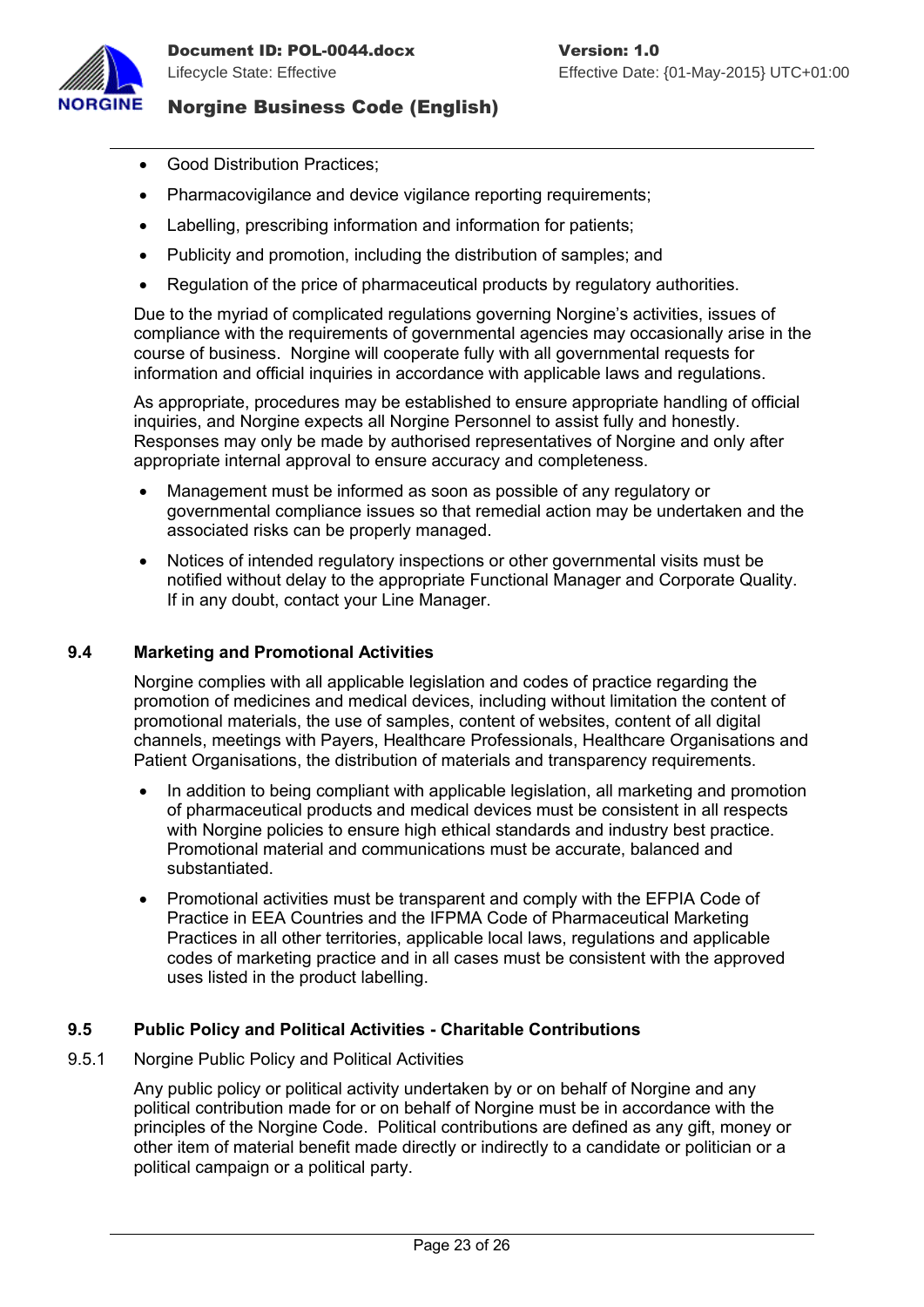

All public policy and political activities / political contributions must be lawful and are subject to the **prior written approval** of the Chief Operating Officer. Approved contributions must be accurately recorded in Norgine's books and records.

Norgine Personnel and third parties acting on behalf of Norgine must disclose in a transparent manner that they represent Norgine. Activities should not be undertaken which are or which may appear to be inappropriate or which may be interpreted as a violation of anti-bribery and corruption legislation.

#### <span id="page-24-2"></span>9.5.2 Personal Public Policy and Political Activities

**Personal** political activities engaged in by Norgine Personnel are completely separate from and should always be distinguishable from Norgine's activities. Please see **[Conflicts of Interest](#page-15-0)** (Section [7.2\)](#page-15-0) for further guidance.

#### 9.5.3 Charitable Contributions

Norgine is committed to supporting registered charities in the territories in which it operates. Decisions as to whether or not a particular charity will be supported by Norgine must be made in accordance with Norgine policies. Norgine Personnel who recommend a particular charity for sponsorship or other support should first consult his / her General Manager, who in turn will, if appropriate, seek approval from the Chief Operating Officer. All charitable contributions, whether in the form of direct financial assistance or a benefit in kind (e.g. donations of product, equipment, etc.) are subject to the prior written approval of the Chief Operating Officer. Charitable contributions are accurately recorded, monitored and evaluated to ensure all such payments are appropriate.

#### 9.5.4 Media

Contact with and responses to news media and public discussions of Norgine's objectives and business activities in whatever format is restricted to authorised Norgine Personnel and must be conducted strictly in accordance with Norgine's policies and procedures.

Participation by Norgine Personnel in online communications, whether in a personal capacity or as a representative of Norgine, must be in a manner consistent with the principles of the Norgine Code, the Norgine Global Media & Social Media Guidelines and the requirements of applicable codes of practice. Familiarise yourself with these requirements before participating in discussions on social media, e.g. Twitter, Facebook, YouTube, LinkedIn, etc. about Norgine or Norgine Personnel.

# <span id="page-24-1"></span>**10. RESPECT AND FAIRNESS – SOCIAL AWARENESS**

#### <span id="page-24-0"></span>**10.1 Employment at Norgine**

#### 10.1.1 Health and Safety

Norgine has a 'duty of care' responsibility for all Norgine Personnel. In furtherance of this obligation, Norgine takes all reasonable and prudent steps to provide Norgine Personnel with a safe and healthy environment in which to work. To ensure that Health and Safety is managed efficiently and effectively a Global Health Safety and Environment Committee has been established. One of the major functions of this committee is to ensure that Norgine complies with local legal and regulatory requirements. This will be monitored by data collection and collation to provide accurate reports to the business.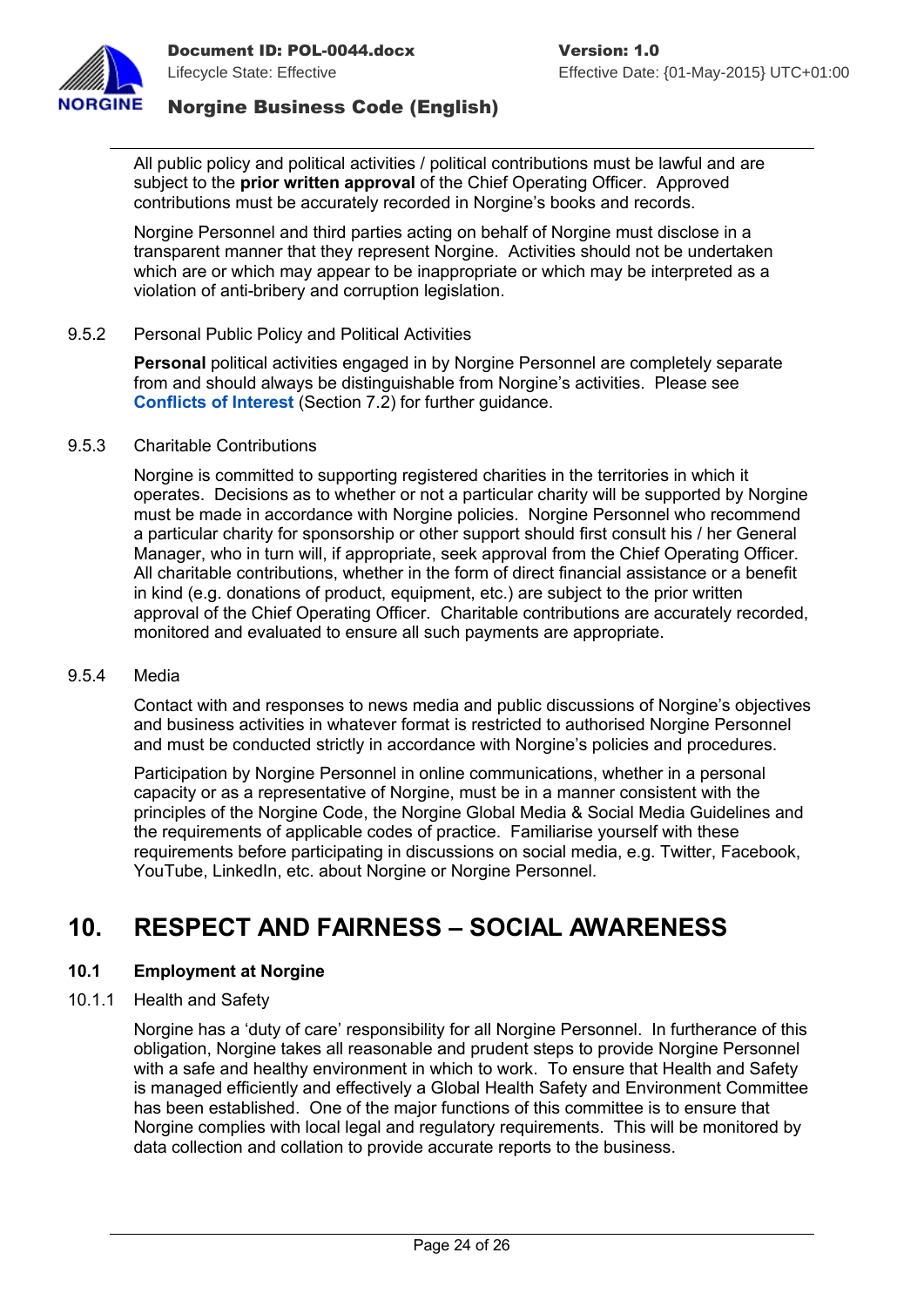

Norgine also supports programs designed to promote the safety and well-being of Norgine Personnel. Norgine Personnel will be provided with appropriate safety information and thorough training to protect them from foreseeable safety risks associated with their job.

- All Norgine business units are required to integrate health policies and procedures into HR strategy and business processes. Health and safety is a primary objective.
- It is the responsibility of all Norgine Personnel to ensure that these policies and procedures are strictly followed at every Norgine site. All safety and environmentally hazardous conditions must be immediately reported to the local Health and Safety representative or local HR representative.
- Norgine Personnel are encouraged to periodically review the health and safety policies, procedures and guidelines that apply to their work.

Norgine Personnel are encouraged to identify and promptly report any health and safety concerns to their Health & Safety representative so that investigation and any appropriate steps can be implemented in a timely fashion.

- If an incident / accident occurs, Norgine Personnel must immediately notify the site Health & Safety representative.
- All laws and regulations must be observed when handling hazardous materials.

All Norgine Personnel must be aware that violation of laws and regulations concerning health and safety and the environment are **serious** and may be subject to significant civil or criminal penalties both for the individuals concerned and for Norgine.

#### 10.1.2 The Workplace Environment

The workplace environment at all Norgine sites should be a pleasant and supportive environment for all Norgine Personnel.

- Norgine Personnel should interact at all times with each other and with all other stakeholders in a courteous and respectful manner.
- All communications, whether made in writing or conveyed orally, should be delivered professionally.

Emails and all written correspondence should be measured in language, responsive, clear and courteous. Follow the Norgine e-mail guidelines on GENIE.

- Norgine Personnel are responsible for upholding Norgine values of respect for all employees, contractors and other Norgine stakeholders.
- Norgine operates a strict Zero Tolerance policy of harassment or discrimination in the workplace. Instances or suspected incidents should be promptly reported to the local HR representative for investigation.

It is important to remember also that dress and behaviour at all Norgine sites is important and should at all times be professional and suitable for the occasion.

#### 10.1.3 Equal Opportunity and Development

Norgine supports and manages an equal opportunity and development programme. All employment related matters, including without limitation, recruitment, promotion, training, compensation and benefits, and discipline are made fairly based on qualifications, performance record, abilities and other objective criteria.